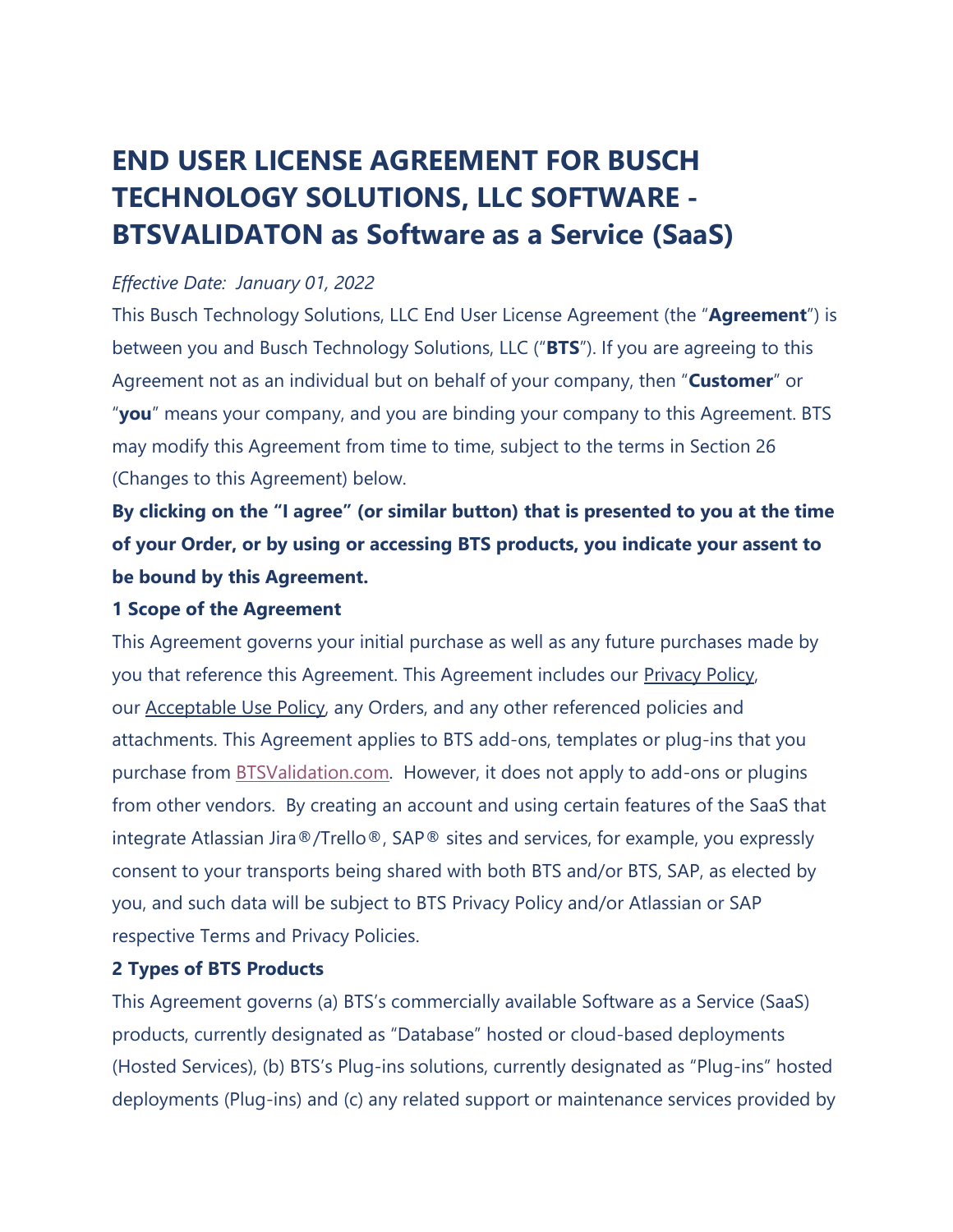BTS. Hosted Services and Plug-ins products, together with related Documentation, are referred to as "Products". The Products and their permitted use are further described in BTS's standard documentation ("**Documentation**"). Section 6 (Software Terms) applies specifically to Plug-in Services, and Section 7 (Hosted Services Terms) applies specifically to Hosted Services, but unless otherwise specified, other provisions of this Agreement apply to all Products.

**3 Account Registration.** You may need to register for a BTS account in order to place orders or access or receive any Products. Any registration information that you provide to us must be accurate, current, and complete. You must also update your information so that we may send notices, statements, and other information to you by email or through your account. You are responsible for all actions taken through your accounts. **4 Orders.**

**4.1 Directly with BTS.** BTS's Product ordering documentation or purchase flow ("**Order**") will specify your authorized scope of use for the Products, which may include: (a) number and type of Authorized Users (as defined below), (b) storage or capacity (for Database Service), (c) numbers of licenses, copies, or instances (for Software), or (d) other restrictions or billable units (as applicable, the "**Scope of Use**"). The term "**Order**" also includes any applicable Product or Support and Maintenance renewal, or purchases you make to increase or upgrade your Scope of Use. Upgrade requests will need to be emailed to BTS at help@btsvalidation.com.

**4.2 Reseller Orders.** This Agreement applies whether you purchase our Products directly from BTS or through BTS "Experts" or other authorized resellers (each, a "**Reseller**"). If you purchase through a Reseller, your Scope of Use shall be as stated in the Order placed by Reseller for you, and Reseller is responsible for the accuracy of any such Order. Resellers are not authorized to make any promises or commitments on BTS's behalf, and we are not bound by any obligations to you other than what we specify in this Agreement.

**5 Authorized Users.** Only the specific individuals for whom you have paid the required fees and whom you designate through the applicable Product ("**Authorized Users**") may access and use the Products. Some Products may allow you to designate different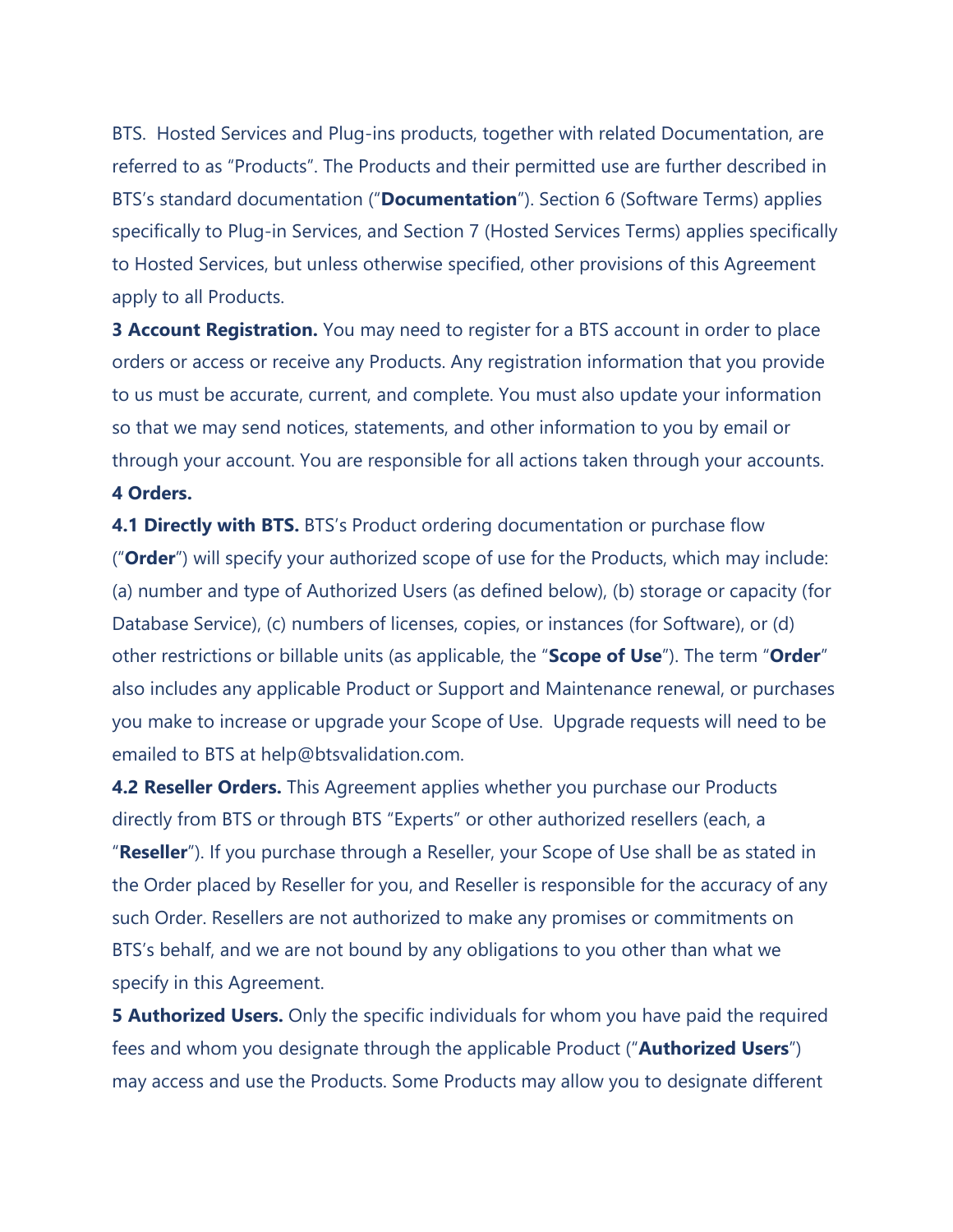types of Authorized Users, in which case pricing and functionality may vary according to the type of Authorized User. Authorized Users may be you or your Affiliates' employees, representatives, consultants, contractors, agents, or other third parties who are acting for your benefit or on your behalf. You may also permit your personnel to have limited access to certain Products as Authorized Users, subject to the terms of our [Designating](https://www.buschtechsolutions.com/legal-notices/designating-personnel/) Personnel as Authorized Users [Addendum.](https://www.buschtechsolutions.com/legal-notices/designating-personnel/) And for the Authorized Users this End User License Agreement. You may increase the number of Authorized Users permitted to access your instance of the Product by placing a new Order by directly emailing BTS at [help@btsvalidation.com.](mailto:help@btsvalidation.com) In all cases, you must pay the applicable fee for the increased number of Authorized Users. You are responsible for compliance with this Agreement by all Authorized Users. All use of Products by you and your Authorized Users must be within the Scope of Use and solely for the benefit of you or your Affiliates. "**Affiliate**" means an entity which, directly or indirectly, owns or controls, is owned or is controlled by or is under common ownership or control with a party, where "control" means the power to direct the management or affairs of an entity, and "ownership" means the beneficial ownership of 50% (or, if the applicable jurisdiction does not allow majority ownership, the maximum amount permitted under such law) or more of the voting equity securities or other equivalent voting interests of the entity.

## **6 Software Terms.**

**6.1 Your License Rights.** Subject to the terms and conditions of this Agreement, BTS grants you a non-exclusive, and non-transferable license to access and use the Plug-ins during the applicable License Term in accordance with this Agreement, your applicable Scope of Use, and the Documentation. The term of each Software license ("**License Term**") will be specified in your Order. Your License Term will end upon any termination of this Agreement, even if it is identified as "perpetual" or if no expiration date is specified in your Order. The Software requires a instance deployment in order to operate, which will be delivered as described in Section 10.2 (Delivery).

**6.2 Number of Instances.** Unless otherwise specified in your Order, for each Plug-in that you purchase, you may access one production instance of the Plug-in on systems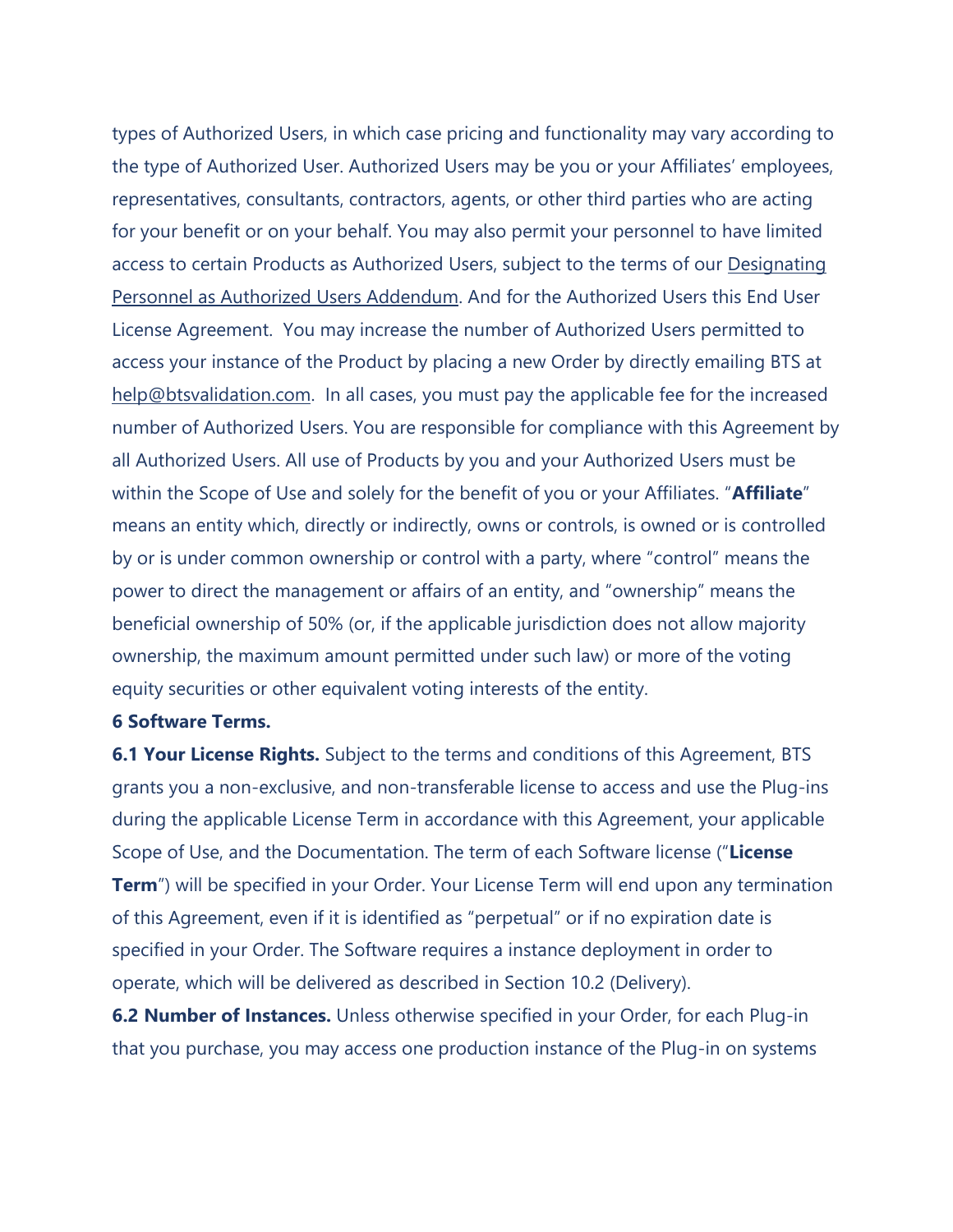owned or operated by you (or your third-party service providers so long as you remain responsible for their compliance with the terms and conditions of this Agreement).

**6.3 Your Modifications.** Subject to the terms and conditions of this Agreement (including without limitation Section 2 (Combining the Products with Open Source Software) of **Third Party Code in BTS Products**): (1) for any elements of the Plug-in provided by BTS in source code form, and to the extent permitted in the Documentation, you may modify such source code solely for purposes of developing bug fixes, customizations and additional features for the Plug-in and (2) you may also modify the Documentation to reflect your permitted modifications of the Plug-in source code or the particular use of the Products within your organization. Any modified source code or Documentation constitutes "**Your Modifications**". You may use Your Modifications solely with respect to your own instances in support of your permitted use of the Plug-in, but you may not distribute the code to Your Modifications to any third party. Notwithstanding anything in this Agreement to the contrary, BTS has no support, warranty, indemnification or other obligation or liability with respect to Your Modifications or their combination, interaction or use with our Products. You shall indemnify, defend, and hold us harmless from and against any and all claims, costs, damages, losses, liabilities and expenses (including reasonable attorneys' fees and costs) arising out of or in connection with any claim brought against us by a third party relating to Your Modifications (including but not limited to any representations or warranties you make about Your Modifications or the Plug-in) or your breach of this Section 6.3. This indemnification obligation is subject to your receiving (i) prompt written notice of such claim (but in any event notice in sufficient time for you to respond without prejudice); (ii) the exclusive right to control and direct the investigation, defense, or settlement of such claim; and (iii) all reasonably necessary cooperation of BTS at your expense.

**6.4 Attribution.** In any use of the Plug-in, you must include the following attribution to BTS on all user interfaces in the following format: "Powered by BTSValidation," which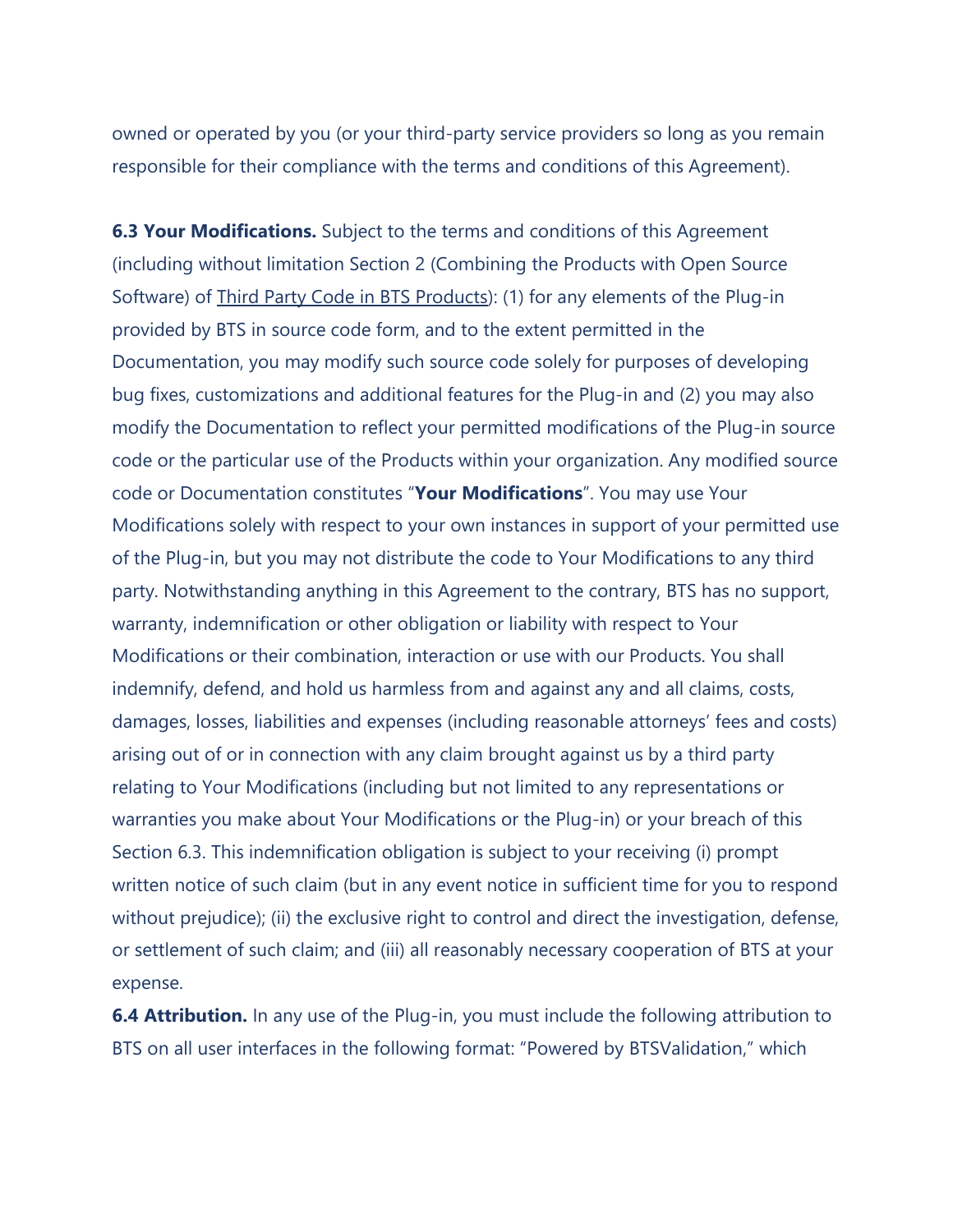must in every case include a hyperlink to https://www.BTSValidation.com, and which must be in the same format as delivered in the Plug-in.

**6.5 Third-Party Code.** The Plug-in includes code and libraries licensed to us by third parties, including open-source software. See [Third Party Code in BTS](https://www.buschtechsolutions.com/legal-notices/third-party-code/) Products for additional provisions regarding our use of third-party code.

#### **7 Hosted Services Terms.**

**7.1 Access to Hosted Services.** Subject to the terms and conditions of this Agreement, BTS grants you a non-exclusive right to access and use the Hosted Services during the applicable Subscription Term (as defined below) in accordance with this Agreement, your applicable Scope of Use and the Documentation. If BTS offers client software (e.g., a desktop or mobile application) for any Hosted Service, you may use such software solely with the Hosted Service, subject to the terms and conditions of this Agreement. You acknowledge that our Hosted Services are on-line, subscription-based products and that we may make changes to the Hosted Services from time to time.

**7.2 Subscription Terms and Renewals.** Hosted Services are provided on a subscription basis for a set term specified in your Order ("**Subscription Term**"). Except as otherwise specified in your Order, all subscriptions will automatically renew for periods equal to your initial Subscription Term (and you will be charged at the then-current rates) unless you cancel your subscription by emailing us at [help@btsvalidation.com.](mailto:help@btsvalidation.com) When you email us at this address, a ticket will be created with your request to cancel at which time one of our customer representatives will contact the authorized account holder and offer assistant before completing subscription cancellation. If you cancel, your subscription will terminate at the end of then-current billing cycle, but you will not be entitled to any credits or refunds for amounts accrued or paid prior to such termination. **7.3 Credentials.** You must ensure that all Authorized Users keep their user IDs and passwords for the Hosted Services strictly confidential and not share such information with any unauthorized person. User IDs are granted to individual, named persons and

accounts and passwords, and you agree to immediately notify the account's

may not be shared. You are responsible for any and all actions taken using your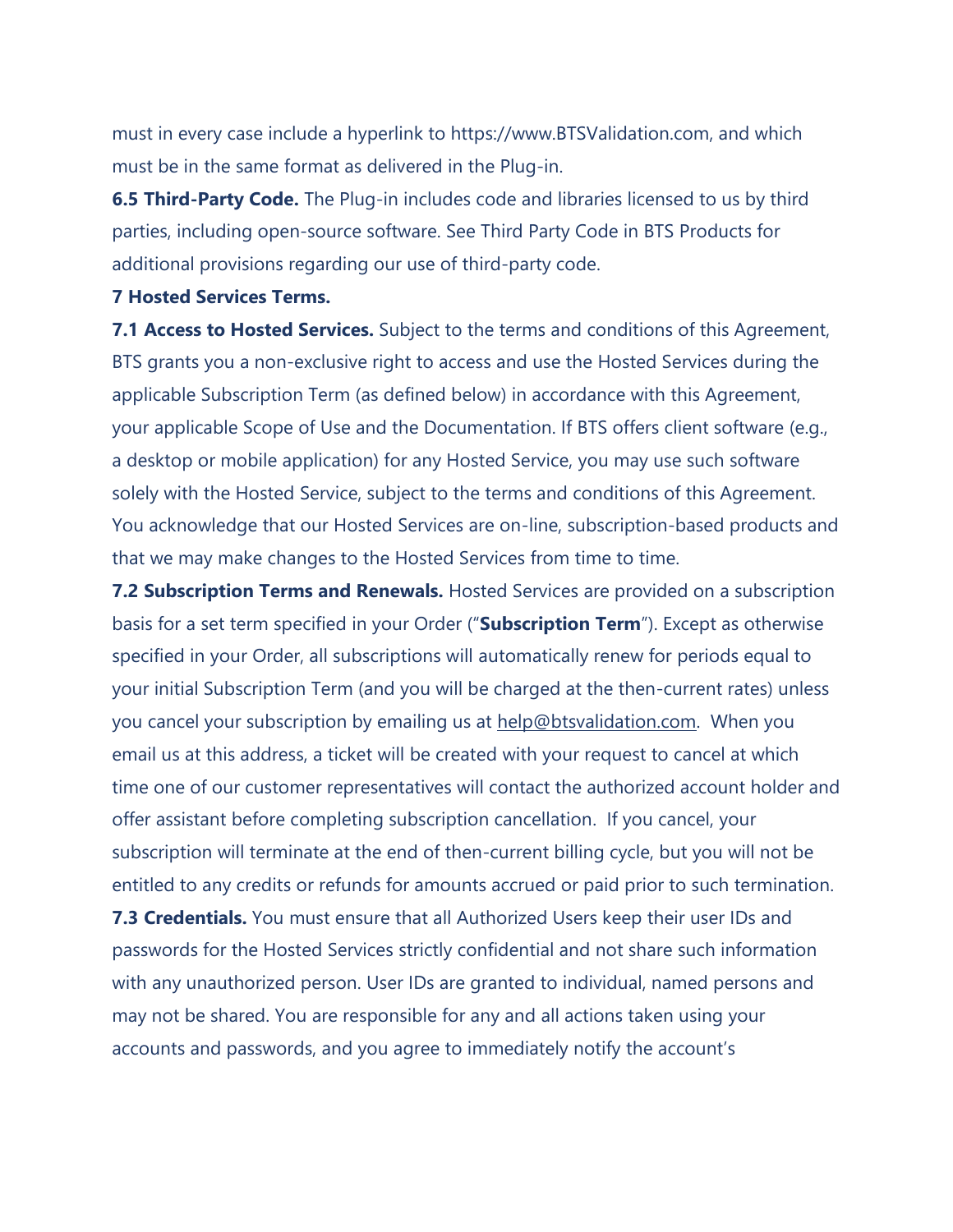administrator and BTS [\(help@btsvalidation.com\)](mailto:help@btsvalidation.com) of any unauthorized use of which you become aware.

**7.4 Your Data.** "**Your Data**" means any data, content, code, video, images, templates, or other materials of any type that you upload, submit, or otherwise transmit to or through Hosted Services. You will retain all right, title and interest in and to Your Data in the form provided to BTS. Subject to the terms of this Agreement, you hereby grant to BTS a non-exclusive, worldwide, royalty-free right to (a) collect, use, copy, store, transmit, modify and create derivative works of Your Data, in each case solely to the extent necessary to provide the applicable Hosted Service to you and (b) for Hosted Services that enable you to share Your Data or interact with other people, to distribute and publicly perform and display Your Data as you (or your Authorized Users) direct or enable through the Hosted Service. BTS may also access your account or instance in order to respond to your support requests.

**7.5 Security.** BTS implements security procedures to help protect Your Data from security attacks. However, you understand that use of the Hosted Services necessarily involves transmission of Your Data over networks that are not owned, operated or controlled by us, and we are not responsible for any of Your Data lost, altered, intercepted or stored across such networks. We cannot guarantee that our security procedures will be error-free, that transmissions of Your Data will always be secure or that unauthorized third parties will never be able to defeat our security measures or those of our third-party service providers.

**7.6 Storage Limits.** There may be storage limits associated with a particular Hosted Service. These limits are described in the services descriptions on our websites or in the Documentation for the particular Hosted Service. BTS reserves the right to charge for additional storage or overage fees at the rates specified on our website. We may impose new, or may modify existing, storage limits for the Hosted Services at any time in our discretion, with or without notice to you.

## **7.7 Responsibility for Your Data.**

**7.7.1 General.** You must ensure that your use of Hosted Services and all Your Data is at all times compliant with our **[Acceptable](https://www.buschtechsolutions.com/legal-notices/) Use Policy** and all applicable local, state, federal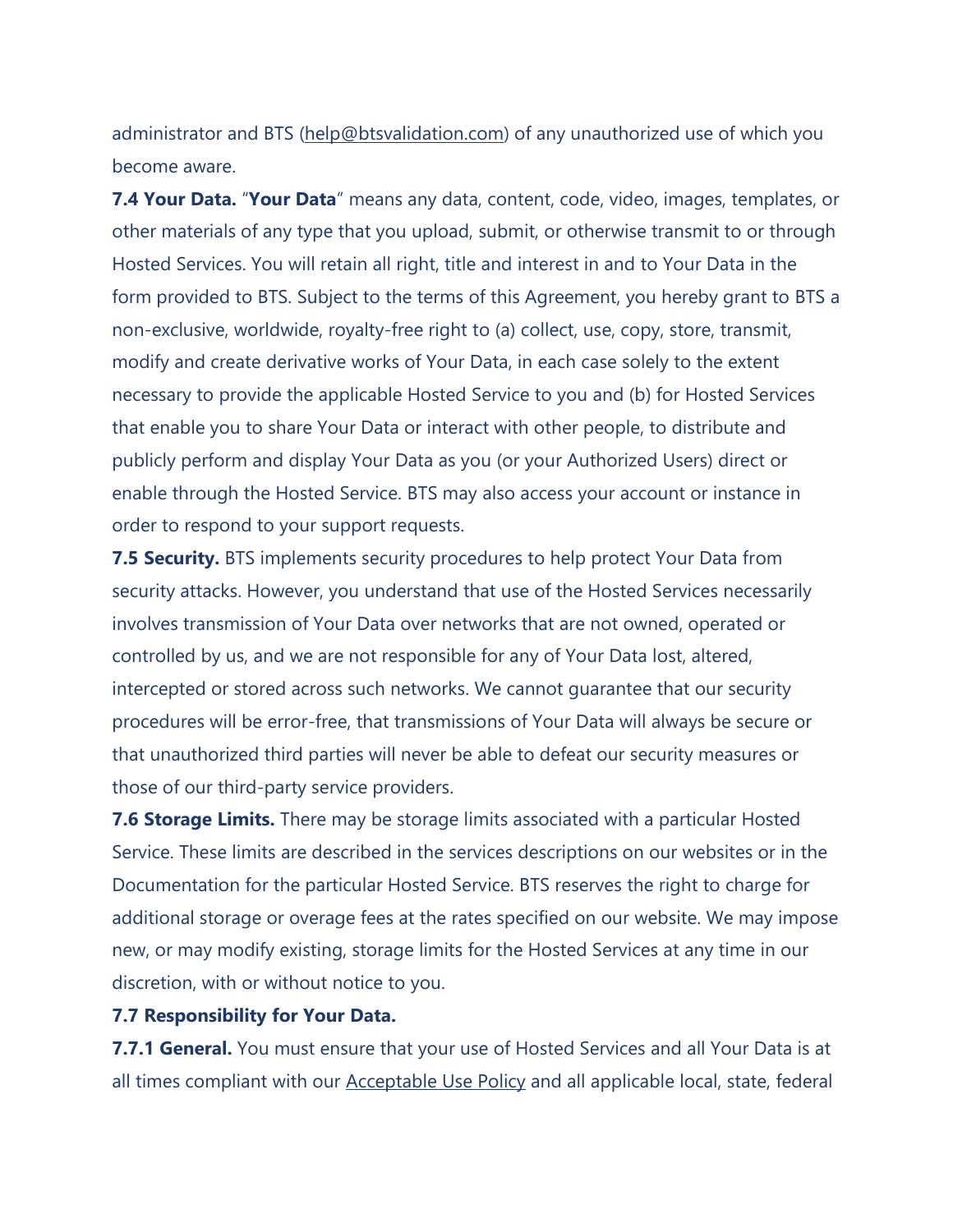and international laws and regulations ("**Laws**"). You represent and warrant that: (i) you have obtained all necessary rights, releases and permissions to provide all Your Data to BTS and to grant the rights granted to BTS in this Agreement and (ii) Your Data and its transfer to and use by BTS as authorized by you under this Agreement do not violate any Laws (including without limitation those relating to export control and electronic communications) or rights of any third party, including without limitation any intellectual property rights, rights of privacy, or rights of publicity, and any use, collection and disclosure authorized herein is not inconsistent with the terms of any applicable privacy policies. Other than its security obligations under Section 7.5 (Security), BTS assumes no responsibility or liability for Your Data, and you shall be solely responsible for Your Data and the consequences of using, disclosing, storing, or transmitting it.

**7.7.2 Sensitive Data.** You will not submit to the Hosted Services (or use the Hosted Services to collect): (i) any personally identifiable information, except as necessary for the establishment of your BTSValidation account; (ii) any patient, medical or other protected health information regulated by HIPAA or any similar federal or state laws, rules or regulations; or (iii) any other information subject to regulation or protection under specific laws such as the Gramm-Leach-Bliley Act (or related rules or regulations) ((i) through (iii), collectively, "Sensitive Data"). You also acknowledge that BTS is not acting as your Business Associate or subcontractor (as such terms are defined and used in HIPAA) and that the Hosted Services are not HIPAA compliant. "HIPAA" means the Health Insurance Portability and Accountability Act, as amended, and supplemented. Notwithstanding any other provision to the contrary, BTS has no liability under this Agreement for Sensitive Data.

**7.7.3 Indemnity for Your Data.** You will defend, indemnify and hold harmless BTS from and against any loss, cost, liability or damage, including attorneys' fees, for which BTS becomes liable arising from or relating to any claim relating to Your Data, including but not limited to any claim brought by a third party alleging that Your Data, or your use of the Hosted Services in breach of this Agreement, infringes or misappropriates the intellectual property rights of a third party or violates applicable law. This indemnification obligation is subject to your receiving (i) prompt written notice of such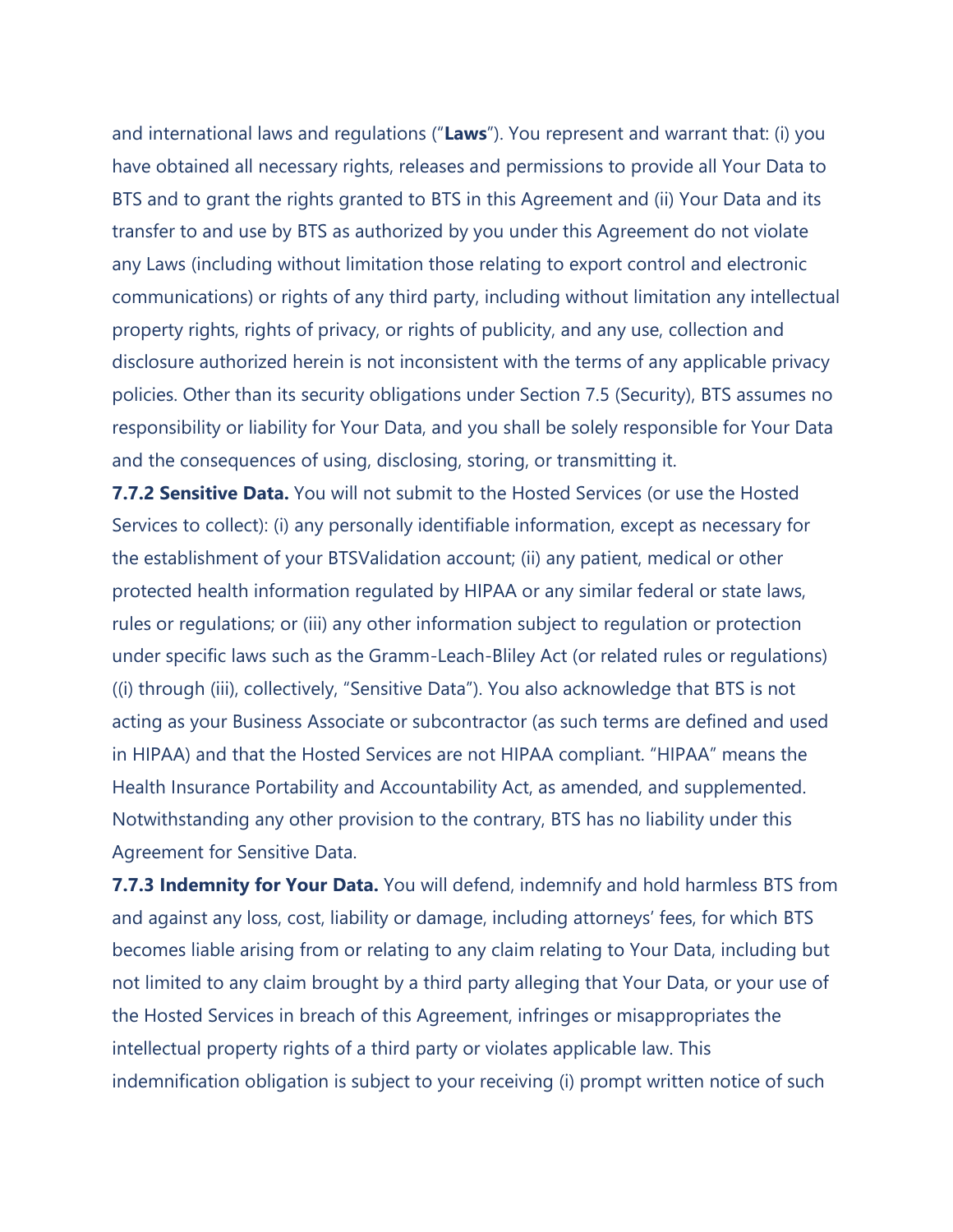claim (but in any event notice in sufficient time for you to respond without prejudice); (ii) the exclusive right to control and direct the investigation, defense, or settlement of such claim; and (iii) all reasonably necessary cooperation of BTS at your expense.

**7.8 Removals and Suspension.** BTS has no obligation to monitor any content uploaded to the Hosted Services. Nonetheless, if we deem such action necessary based on your violation of this Agreement or in response to take down requests that we receive following our guidelines for Reporting Copyright and [Trademark](https://www.buschtechsolutions.com/legal-notices/reporting-copyright-and-trademark-violations/) Violations, we may (1) remove Your Data from the Hosted Services or (2) suspend your access to the Hosted Services. We will generally alert you when we take such action and give you a reasonable opportunity to cure your breach, but if we determine that your actions endanger the operation of the Hosted Service or other users, we may suspend your access immediately without notice. You will continue to be charged for the Hosted Service during any suspension period. We have no liability to you for removing or deleting Your Data from or suspending your access to any Hosted Services as described in this section.

**7.9 Deletion at End of Subscription Term.** We may remove or delete Your Data within a reasonable period of time after the termination of your Subscription Term.

**7.10 Service-Specific Terms.** Some of our Hosted Services may be subject to additional terms specific to that service as set forth in our [Service-Specific Terms.](https://www.buschtechsolutions.com/legal-notices/service-specific-terms/)

**8 Support and Maintenance.** BTS will provide the support and maintenance services for the Products described in the BTS [Support](https://www.buschtechsolutions.com/legal-notices/bts-support-policy/) Policy ("**Support and Maintenance**") during the period for which you have paid the applicable fee. Support and Maintenance is subject to the terms of the BTS Support Policy and will be provided at the support level and during the support term specified in your Order. The BTS Support Policy may be modified by BTS from time to time to reflect process improvements or changing practices. Support and Maintenance for Software includes access to New Releases, if and when available. You may use any New Releases that we provide to you during a valid support term in the same way that you use Software, and New Releases are included in the definition of Software in that case. "**New Releases**" are bug fixes, patches, major or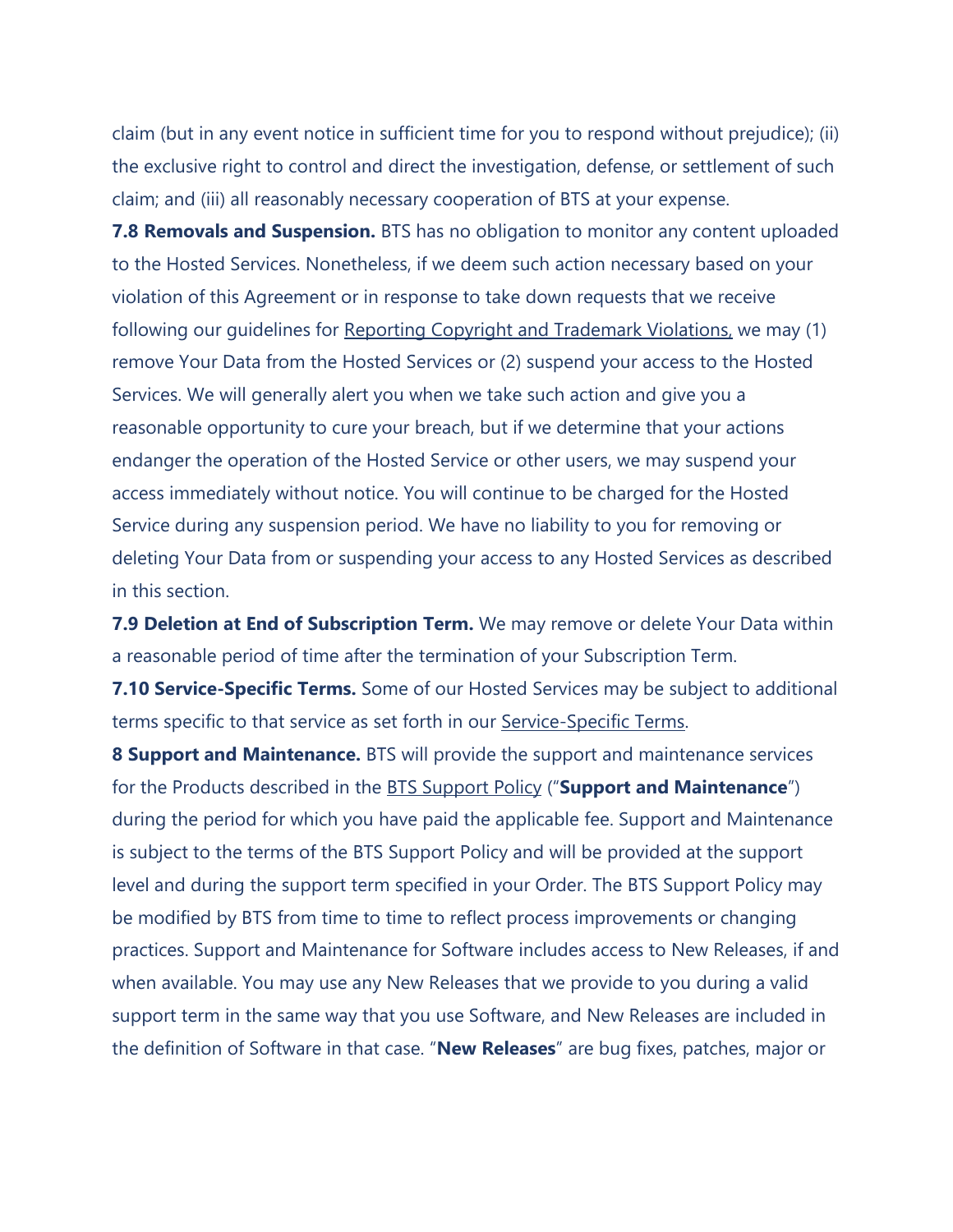minor releases, or any other changes, enhancements, or modifications to the Software that we make generally commercially available.

**9 TAM and Training Services.** We will provide Technical Account Manager (TAM) and training services purchased in an Order in accordance with the descriptions and conditions for those services set forth in the Order and the accompanying service descriptions or datasheets ("**Ancillary Services**"). BTS shall retain all right, title and interest in and to any materials, deliverables, modifications, derivative works, or developments related to any training services we provide ("Training Materials"). Any Training Materials provided to you may be used only in connection with the Products subject to the same use restrictions for the Products. If applicable, you will reimburse BTS for reasonable travel and lodging expenses as incurred. TAM services are subject to the terms of the BTS [Professional Services Agreement.](https://www.buschtechsolutions.com/legal-notices/professional-services-agreement/)

#### **10 Returns and Financial Terms.**

**10.1 Return Policy.** As part of our commitment to customer satisfaction, it is our customary business practice to allow customers to return a Product within 30 days of payment for any reason or no reason. In case of a promotional trial period, first payment happens at the end of the promotional period. In the context of Hosted Services, a return means that we will disable access to the database that allowed the Hosted Services to operate. In the context of a Plug-in Product, a return means that we will disable access to the Product. We will not accept returns after the 30-day return period. You understand that BTS may change this practice in the future in accordance with Section 26 (Changes to this Agreement).

1**0.2 Delivery.** We will create the applicable database for you (in the case of Hosted Services) or we will make it possible to access your product (in the case of Plug-ins Products) in your instance. Access instructions will be sent to the email addresses specified in your Order when we have received payment of the applicable fees. All deliveries under this Agreement will be electronic. For the avoidance of doubt, you are responsible for accessing the created database or the plug-in and you acknowledge that BTS has no further delivery obligation with respect to the accessing of the database or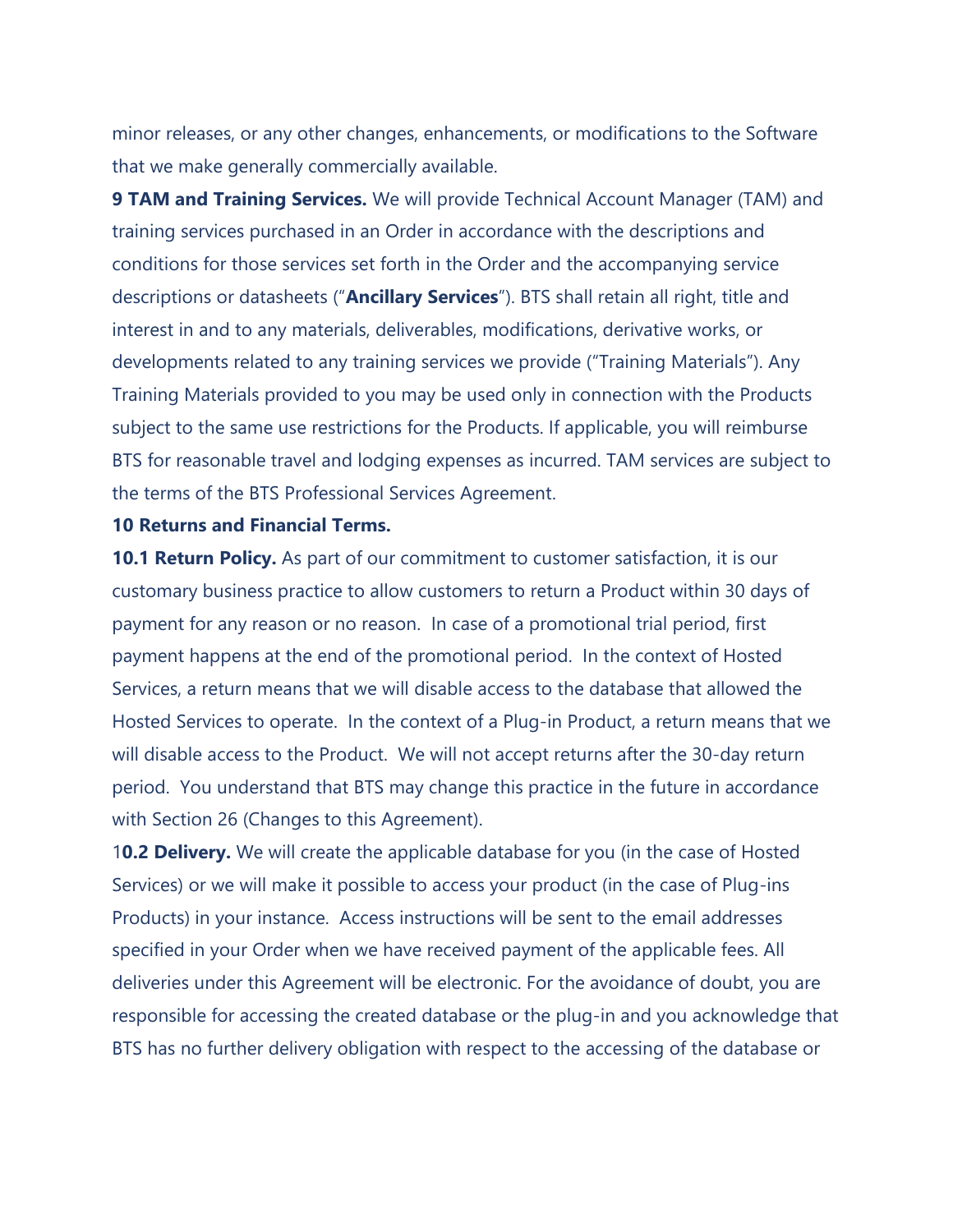plug-in after delivery of the access instructions. If you have problems at login or accessing your plug-in, you can email [help@btsvalidation.com](mailto:help@btsvalidatio.com) for assistance.

**10.3 Payment.** You agree to pay all fees in accordance with each Order. Unless otherwise specified in your Order, you will pay all amounts in U.S. dollars at the time you place your Order. Other than as expressly set forth in Section 10.1 (Return Policy) and Section 20 (IP Indemnification by BTS), all amounts are non-refundable, non-cancelable and non-creditable. In making payments, you acknowledge that you are not relying on future availability of any Products beyond the current License Term or Subscription Term or any Product upgrades or feature enhancements. If you add Authorized Users during your License Term or Subscription Term, we will charge you for the increased number of Authorized Users pursuant to the then-currently applicable rates in your next billing cycle. You agree that we may bill your credit card for renewals, additional users, and unpaid fees, as applicable. If you purchase any Products through a Reseller, you owe payment to the Reseller as agreed between you and the Reseller, but you acknowledge that we may terminate your rights to use Products if we do not receive our corresponding payment from the Reseller.

**10.4 Taxes.** Your payments under this Agreement exclude any taxes or duties payable in respect of the Products in the jurisdiction where the payment is either made or received. To the extent that any such taxes or duties are payable by BTS, you must pay to BTS the amount of such taxes or duties in addition to any fees owed under this Agreement. Notwithstanding the foregoing, you may have obtained an exemption from relevant taxes or duties as of the time such taxes or duties are levied or assessed. In that case, you will have the right to provide to BTS any such exemption information, and BTS will use reasonable efforts to provide such invoicing documents as may enable you to obtain a refund or credit for the amount so paid from any relevant revenue authority if such a refund or credit is available.

**11 No-Charge Products.** We may offer certain Products to you at no charge, including free accounts, trial use, and access to Beta Versions as defined below ("**No-Charge Products**"). Your use of No-Charge Products is subject to any additional terms that we specify and is only permitted for the period designated by us. You may not use No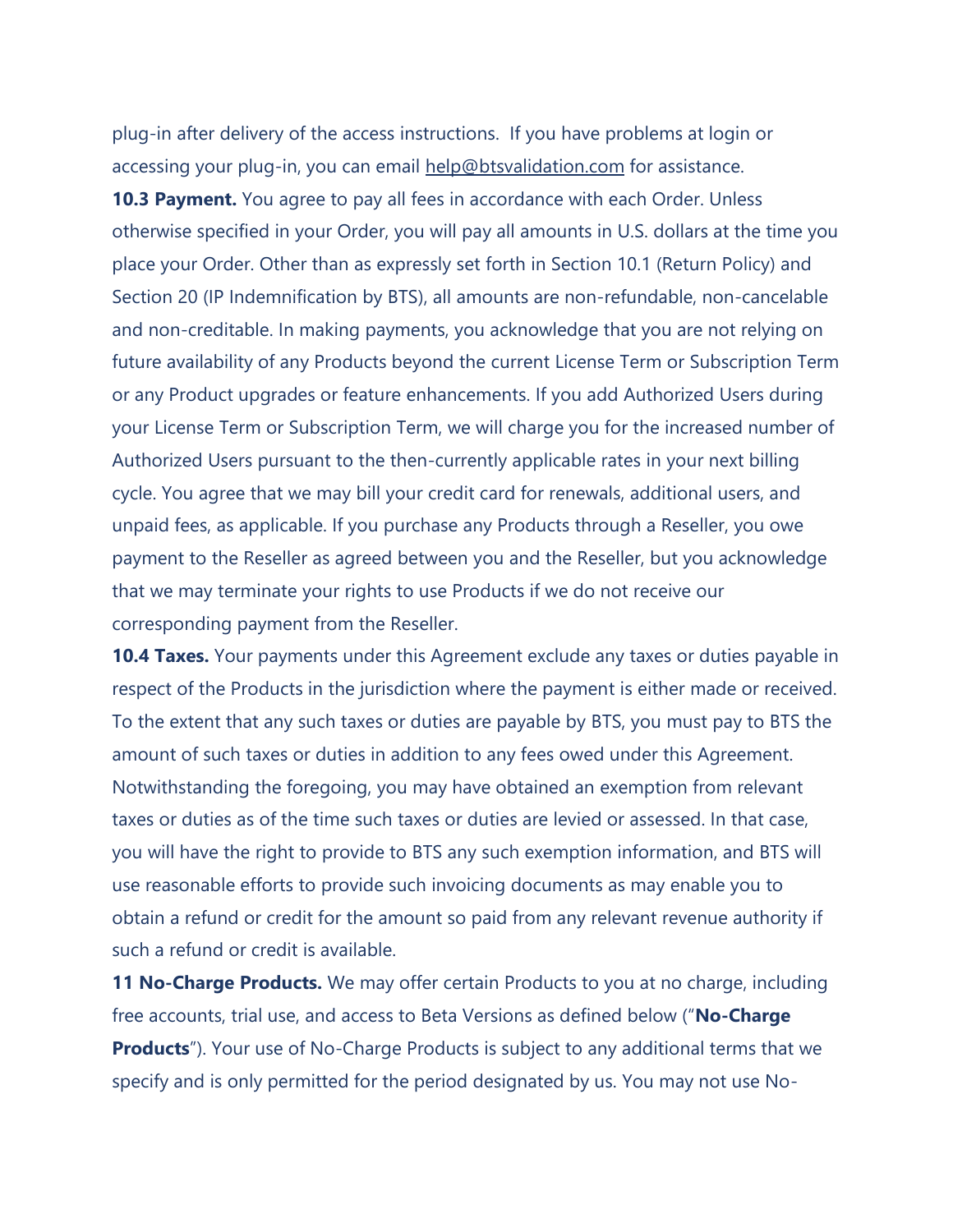Charge Products for competitive analysis or similar purposes. We may terminate your right to use No-Charge Products at any time and for any reason in our sole discretion, without liability to you. You understand that any pre-release and beta products we make available ("**Beta Versions**") are still under development, may be inoperable or incomplete and are likely to contain more errors and bugs than generally available Products. We make no promises that any Beta Versions will ever be made generally available. In some circumstances, we may charge a fee in order to allow you to access Beta Versions, but the Beta Versions will still remain subject to this Section 11 (No-Charge Products). All information regarding the characteristics, features or performance of Beta Versions constitutes BTS's Confidential Information. To the maximum extent permitted by applicable law, we disclaim all obligations or liabilities with respect to No-Charge Products, including any Support and Maintenance, warranty, and indemnity obligations.

**12 Restrictions.** Except as otherwise expressly permitted in this Agreement, you will not: (a) rent, lease, reproduce, modify, adapt, create derivative works of, distribute, sell, sublicense, transfer, or provide access to the Products to a third party, (b) use the Products for the benefit of any third party, (c) incorporate any Products into a product or service you provide to a third party, (d) interfere with any license key mechanism in the Products or otherwise circumvent mechanisms in the Products intended to limit your use, (e) reverse engineer, disassemble, decompile, translate, or otherwise seek to obtain or derive the source code, underlying ideas, algorithms, file formats or non-public APIs to any Products, except as permitted by law, (f) remove or obscure any proprietary or other notices contained in any Product, or (g) publicly disseminate information regarding the performance of the Products.

#### **13 Your Development of Add-Ons.**

**13.1 License to Developer Guides.** From time to time, BTS may publish SDK's or API's and associated guidelines ("**Developer Guides**") to allow you to develop plugins, extensions, add-ons or other software products or services that interoperate or are integrated with the Products ("**Add-Ons**"). You may distribute your Add-Ons to third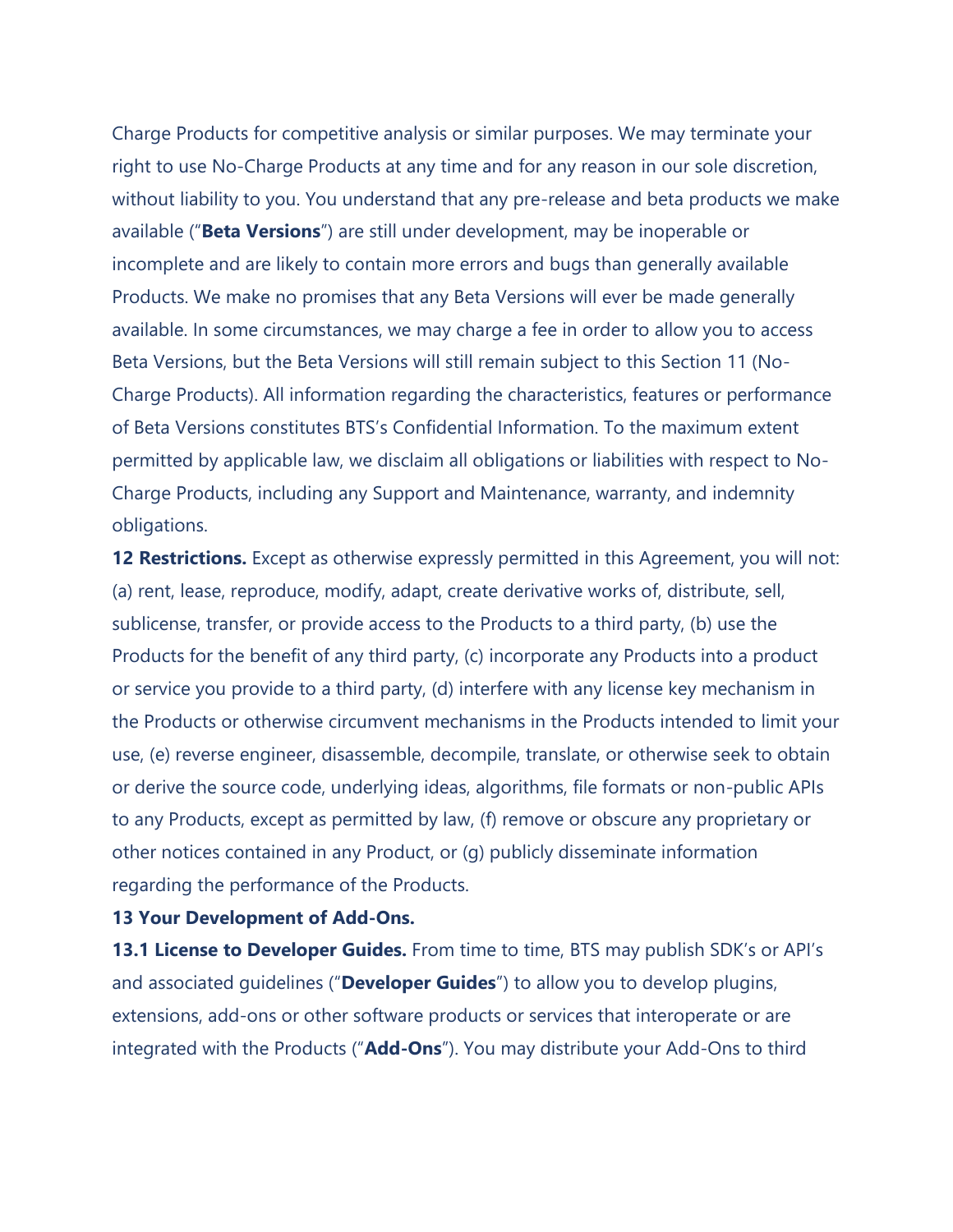parties, but only for those Products permitted by BTS, and only in accordance with the Developer Guides.

**13.2 Conditions to Development of Add-Ons.** Notwithstanding anything in this Agreement to the contrary, BTS has no support, warranty, indemnification or other obligation or liability with respect to your Add-Ons or their combination, interaction or use with the Products. You shall indemnify, defend, and hold us harmless from and against any and all claims, costs, damages, losses, liabilities and expenses (including reasonable attorneys' fees and costs) arising out of or in connection with any claim brought against us by a third party relating to your Add-Ons (including but not limited to any representations or warranties you make about your Add-Ons) or your breach of this Section.

**14 License Certifications and Audits.** At our request, you agree to provide a signed certification that you are using all Products pursuant to the terms of this Agreement, including the Scope of Use. You agree to allow us, or our authorized agent, to audit your use of the Products. We will provide you with at least 10 days advance notice prior to the audit, and the audit will be conducted during normal business hours. We will bear all out-of-pocket costs that we incur for the audit, unless the audit reveals that you have exceeded the Scope of Use. You will provide reasonable assistance, cooperation, and access to relevant information in the course of any audit at your own cost. If you exceed your Scope of Use, we may invoice you for any past or ongoing excessive use, and you will pay the invoice promptly after receipt. This remedy is without prejudice to any other remedies available to BTS at law or equity or under this Agreement. To the extent we are obligated to do so, we may share audit results with certain of our third-party licensors or assign the audit rights specified in this Section to such licensors.

**15 Ownership and Feedback.** Products are made available on a limited license or access basis, and no ownership right is conveyed to you, irrespective of the use of terms such as "purchase" or "sale". BTS and its licensors have and retain all right, title and interest, including all intellectual property rights, in and to the Products (including all No-Charge Products), their "look and feel", any and all related or underlying technology, and any modifications or derivative works of the foregoing created by or for BTS,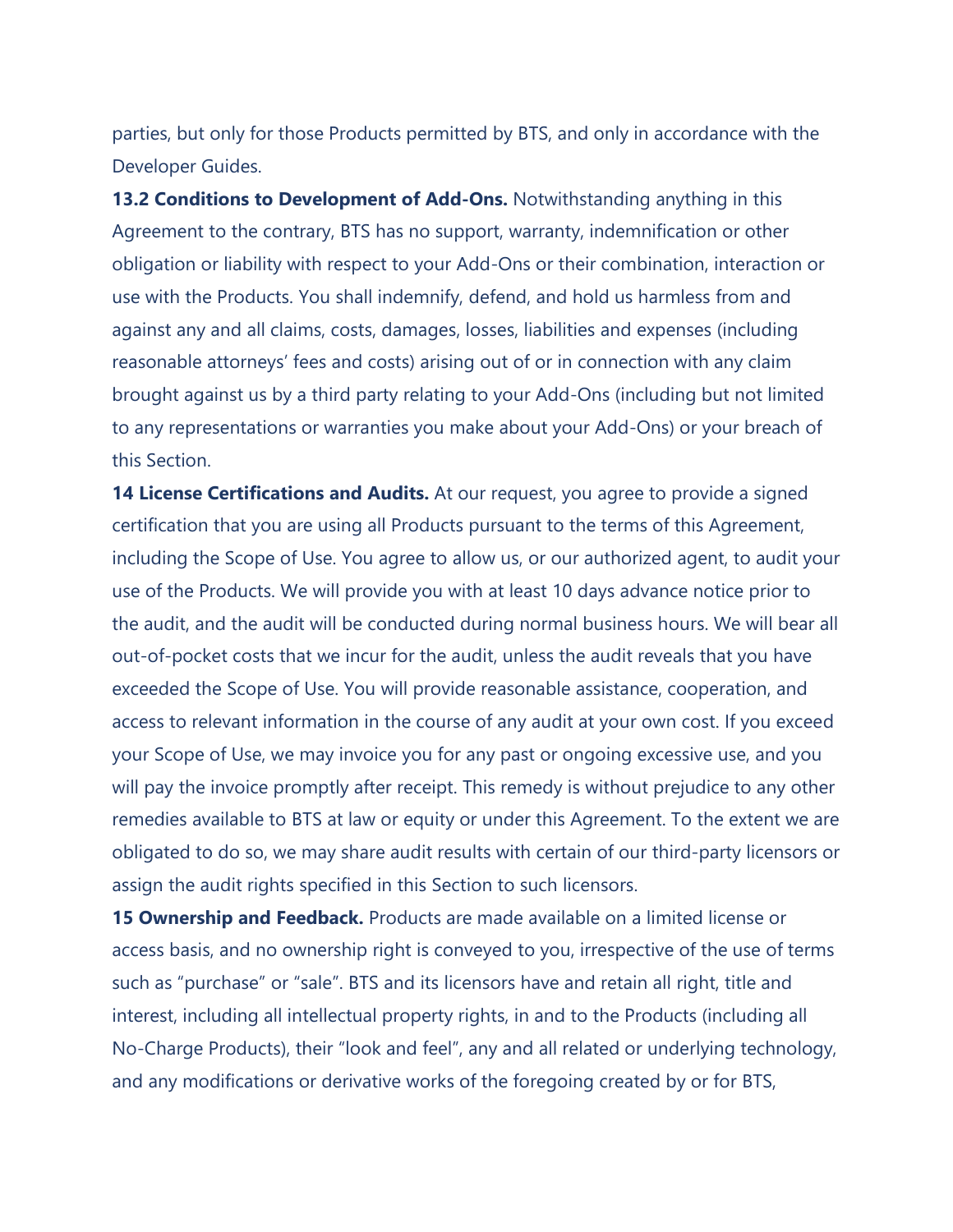including without limitation as they may incorporate Feedback ("**BTS Technology**"). From time to time, you may choose to submit comments, information, questions, data, ideas, description of processes, or other information to BTS, including sharing Your Modifications or in the course of receiving Support and Maintenance ("**Feedback**"). BTS may in connection with any of its products or services freely use, copy, disclose, license, distribute and exploit any Feedback in any manner without any obligation, royalty or restriction based on intellectual property rights or otherwise. No Feedback will be considered your Confidential Information, and nothing in this Agreement limits BTS's right to independently use, develop, evaluate, or market products, whether incorporating Feedback or otherwise.

**16 Confidentiality.** Except as otherwise set forth in this Agreement, each party agrees that all code, inventions, know-how, business, technical and financial information disclosed to such party ("**Receiving Party**") by the disclosing party ("**Disclosing Party**") constitute the confidential property of the Disclosing Party ("**Confidential Information**"), provided that it is identified as confidential at the time of disclosure. Any BTS Technology and any performance information relating to the Products shall be deemed Confidential Information of BTS without any marking or further designation. Except as expressly authorized herein, the Receiving Party will hold in confidence and not use or disclose any Confidential Information. The Receiving Party's nondisclosure obligation shall not apply to information which the Receiving Party can document: (i) was rightfully in its possession or known to it prior to receipt of the Confidential Information; (ii) is or has become public knowledge through no fault of the Receiving Party; (iii) is rightfully obtained by the Receiving Party from a third party without breach of any confidentiality obligation; or (iv) is independently developed by employees of the Receiving Party who had no access to such information. The Receiving Party may also disclose Confidential Information if so, required pursuant to a regulation, law or court order (but only to the minimum extent required to comply with such regulation or order and with advance notice to the Disclosing Party). The Receiving Party acknowledges that disclosure of Confidential Information would cause substantial harm for which damages alone would not be a sufficient remedy, and therefore that upon any such disclosure by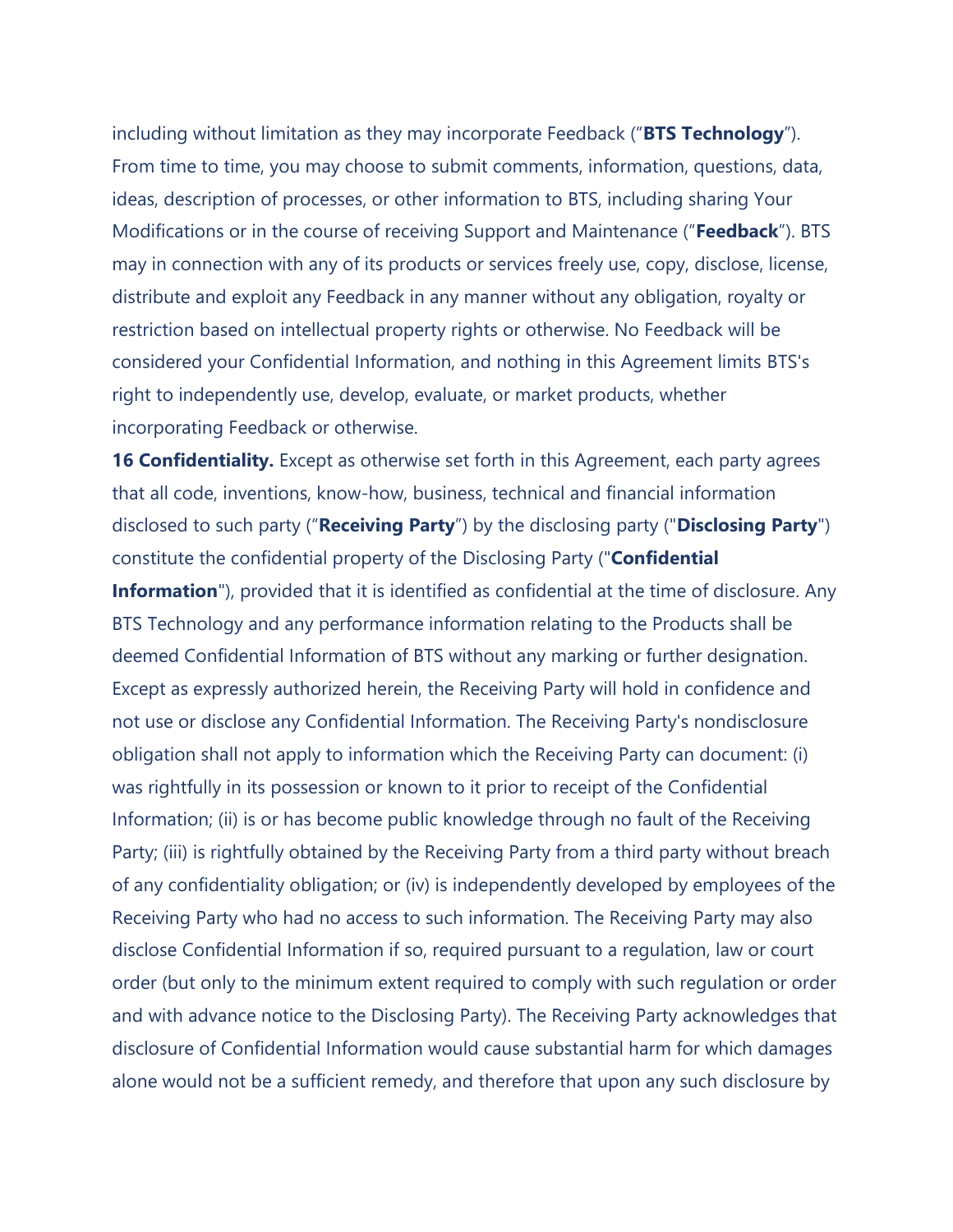the Receiving Party the Disclosing Party shall be entitled to appropriate equitable relief in addition to whatever other remedies it might have at law. For the avoidance of doubt, this Section shall not operate as a separate warranty with respect to the operation of any Product.

**17 Term and Termination.** This Agreement is in effect for as long as you have a valid License Term or Subscription Term (the "Term"), unless sooner terminated as permitted in this Agreement. Either party may terminate this Agreement before the expiration of the Term if the other party materially breaches any of the terms of this Agreement and does not cure the breach within thirty (30) days after written notice of the breach. Either party may also terminate the Agreement before the expiration of the Term if the other party ceases to operate, declares bankruptcy, or becomes insolvent or otherwise unable to meet its financial obligations. You may terminate this Agreement at any time with notice to BTS, but you will not be entitled to any credits or refunds as a result of convenience termination for prepaid but unused Plug-in, Hosted Services subscriptions, or Support and Maintenance. Except where an exclusive remedy may be specified in this Agreement, the exercise by either party of any remedy, including termination, will be without prejudice to any other remedies it may have under this Agreement, by law, or otherwise. Once the Agreement terminates, you (and your Authorized Users) will no longer have any right to use or access any Products, or any information or materials that we make available to you under this Agreement, including BTS Confidential Information. You are required to delete any of the foregoing from your systems as applicable (including any third-party systems operated on your behalf) and provide written certification to us that you have done so at our request. The following provisions will survive any termination or expiration of this Agreement: Sections 7.7.3 (Indemnity for Your Data), 10.3 (Payment), 10.4 (Taxes), 11 (No-Charge Products) (disclaimers and use restrictions only), 12 (Restrictions), 13.2 (Conditions to Development of Add-Ons), 14 (License Certifications and Audits), 15 (Ownership and Feedback), 16 (Confidentiality), 17 (Term and Termination), 18.2 (Warranty Disclaimer), 19 (Limitation of Liability), 21 (Third Party Vendor Products), 24 (Dispute Resolution), 25 (Export Restrictions), and 27 (General Provisions).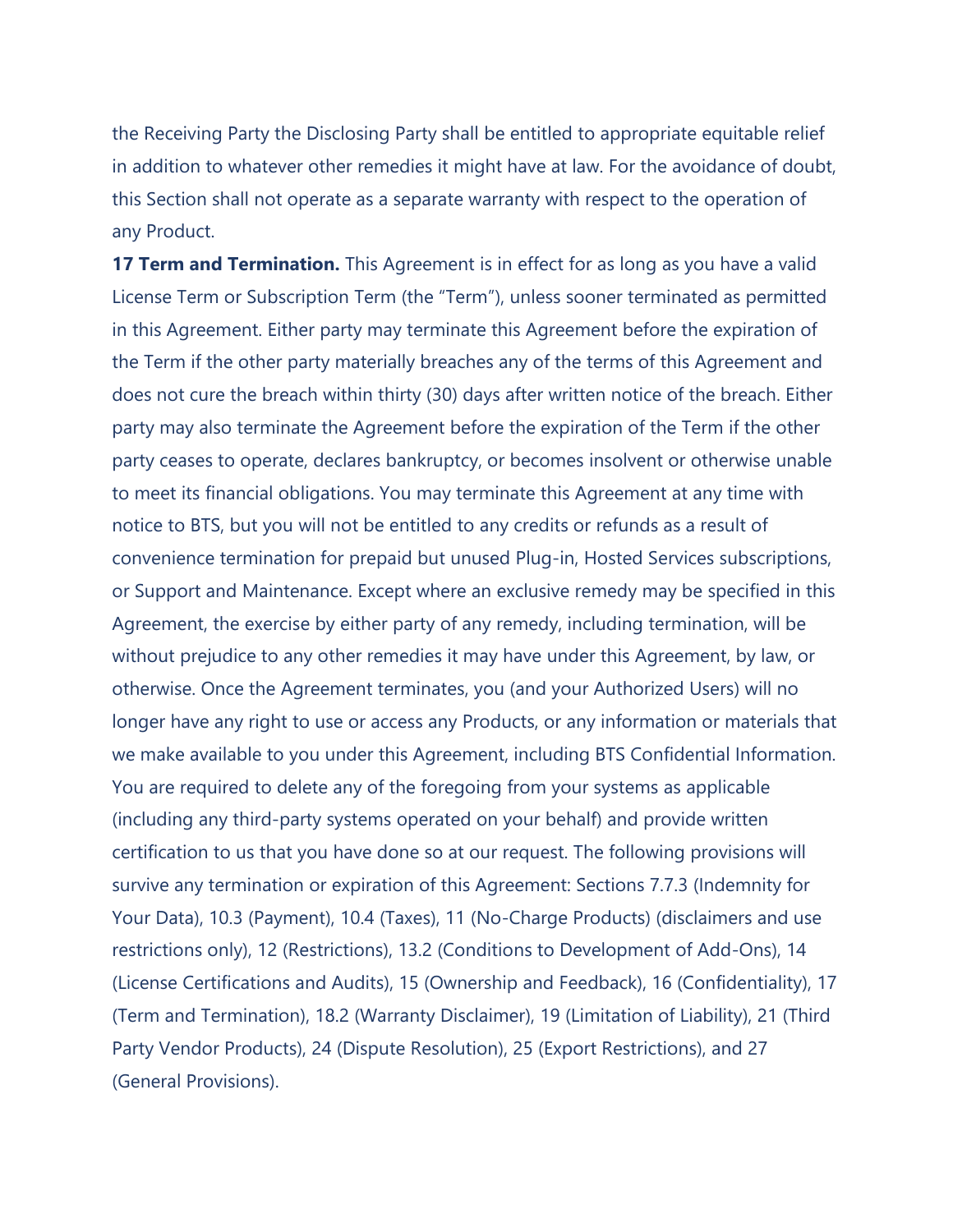#### **18 Warranty and Disclaimer.**

**18.1 Due Authority.** Each party represents and warrants that it has the legal power and authority to enter into this Agreement, and that, if you are an entity, this Agreement and each Order is entered into by an employee or agent of such party with all necessary authority to bind such party to the terms and conditions of this Agreement. **18.2 WARRANTY DISCLAIMER.** ALL PRODUCTS ARE PROVIDED "AS IS," AND BTS AND ITS SUPPLIERS EXPRESSLY DISCLAIM ANY AND ALL WARRANTIES AND REPRESENTATIONS OF ANY KIND, INCLUDING ANY WARRANTY OF NON-INFRINGEMENT, TITLE, FITNESS FOR A PARTICULAR PURPOSE, FUNCTIONALITY, OR MERCHANTABILITY, WHETHER EXPRESS, IMPLIED, OR STATUTORY. YOU MAY HAVE OTHER STATUTORY RIGHTS, BUT THE DURATION OF STATUTORILY REQUIRED WARRANTIES, IF ANY, SHALL BE LIMITED TO THE SHORTEST PERIOD PERMITTED BY LAW. BTS SHALL NOT BE LIABLE FOR DELAYS, INTERRUPTIONS, SERVICE FAILURES AND OTHER PROBLEMS INHERENT IN USE OF THE INTERNET AND ELECTRONIC COMMUNICATIONS OR OTHER SYSTEMS OUTSIDE THE REASONABLE CONTROL OF BTS. TO THE MAXIMUM EXTENT PERMITTED BY LAW, NEITHER BTS NOR ANY OF ITS THIRD PARTY SUPPLIERS MAKES ANY REPRESENTATION, WARRANTY OR GUARANTEE AS TO THE RELIABILITY, TIMELINESS, QUALITY, SUITABILITY, TRUTH, AVAILABILITY, ACCURACY OR COMPLETENESS OF ANY PRODUCTS OR ANY CONTENT THEREIN OR GENERATED THEREWITH, OR THAT: (A) THE USE OF ANY PRODUCTS WILL BE SECURE, TIMELY, UNINTERRUPTED OR ERROR-FREE; (B) THE PRODUCTS WILL OPERATE IN COMBINATION WITH ANY OTHER HARDWARE, SOFTWARE, SYSTEM, OR DATA; (C) THE PRODUCTS (OR ANY PRODUCTS, SERVICES, INFORMATION, OR OTHER MATERIAL PURCHASED OR OBTAINED BY YOU THROUGH THE PRODUCTS) WILL MEET YOUR REQUIREMENTS OR EXPECTATIONS); (D) ANY STORED DATA WILL BE ACCURATE OR RELIABLE OR THAT ANY STORED DATA WILL NOT BE LOST OR CORRUPTED; (E) ERRORS OR DEFECTS WILL BE CORRECTED; OR (F) THE PRODUCTS (OR ANY SERVER(S) THAT MAKE A HOSTED SERVICE AVAILABLE) ARE FREE OF VIRUSES OR OTHER HARMFUL COMPONENTS.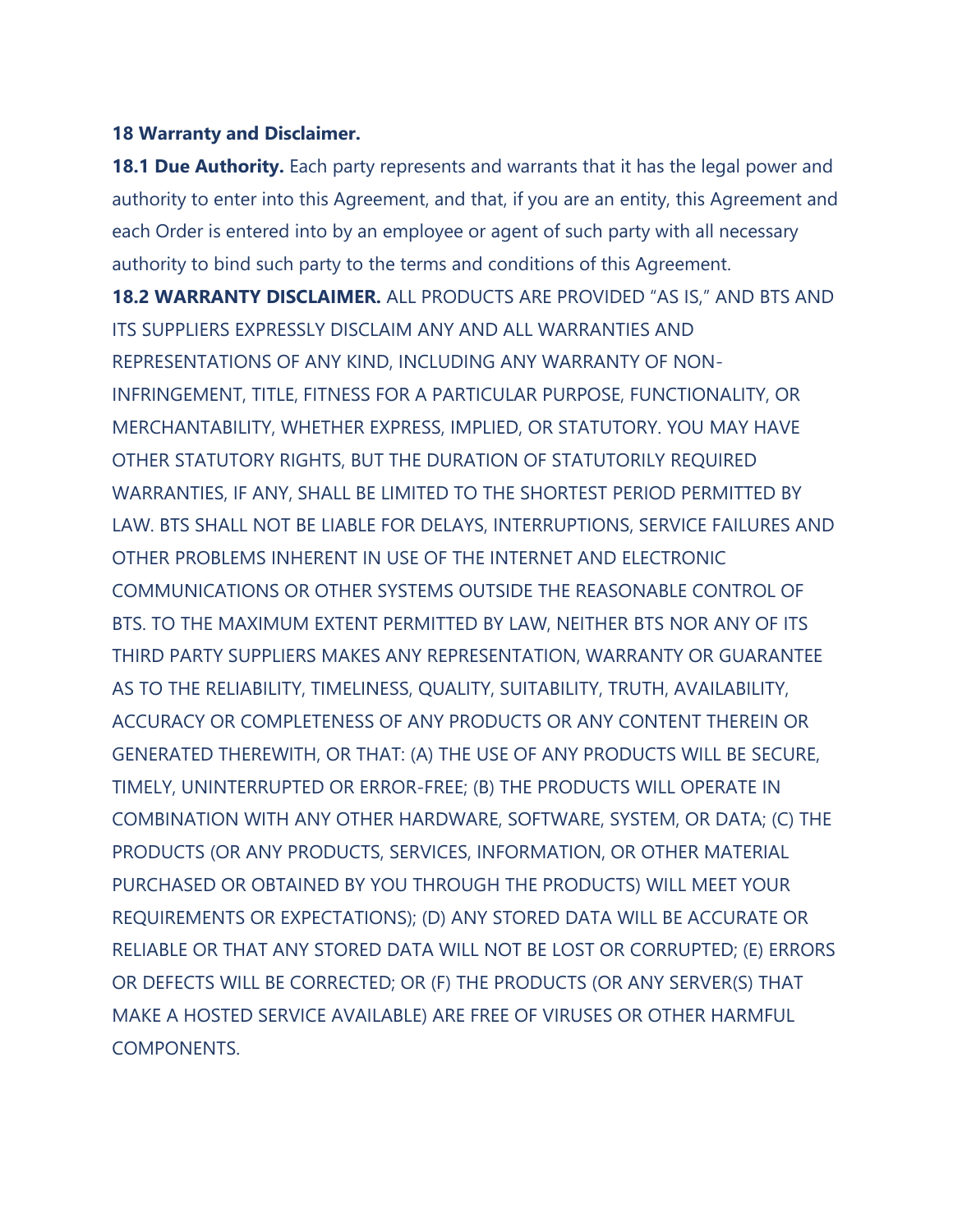**19 Limitation of Liability.** NEITHER PARTY (NOR ITS SUPPLIERS) SHALL BE LIABLE FOR ANY LOSS OF USE, LOST OR INACCURATE DATA, FAILURE OF SECURITY MECHANISMS, INTERRUPTION OF BUSINESS, COSTS OF DELAY OR ANY INDIRECT, SPECIAL, INCIDENTAL, RELIANCE, OR CONSEQUENTIAL DAMAGES OF ANY KIND (INCLUDING LOST PROFITS), REGARDLESS OF THE FORM OF ACTION, WHETHER IN CONTRACT, TORT (INCLUDING NEGLIGENCE), STRICT LIABILITY OR OTHERWISE, EVEN IF INFORMED OF THE POSSIBILITY OF SUCH DAMAGES IN ADVANCE. NEITHER PARTY'S AGGREGATE LIABILITY TO THE OTHER SHALL EXCEED THE AMOUNT ACTUALLY PAID BY YOU TO US FOR PRODUCTS AND SUPPORT AND MAINTENANCE IN THE 12 MONTHS IMMEDIATELY PRECEDING THE CLAIM. NOTWITHSTANDING ANYTHING ELSE IN THIS AGREEMENT, OUR AGGREGATE LIABILITY TO YOU IN RESPECT OF NO-CHARGE PRODUCTS SHALL BE US\$20. THIS SECTION 19 (LIMITATION OF LIABILITY) SHALL NOT APPLY TO (1) AMOUNTS OWED BY YOU UNDER ANY ORDERS, (2) EITHER PARTY'S EXPRESS INDEMNIFICATION OBLIGATIONS IN THIS AGREEMENT, OR (3) YOUR BREACH OF SECTION 12 (RESTRICTIONS) OR SECTION 2 (COMBINING THE PRODUCTS WITH OPEN SOURCE SOFTWARE) OF THIRD PARTY CODE IN BTS [PRODUCTS\)](https://www.buschtechsolutions.com/legal-notices/third-party-code/). TO THE MAXIMUM EXTENT PERMITTED BY LAW, NO SUPPLIERS OF ANY THIRD-PARTY COMPONENTS INCLUDED IN THE PRODUCTS WILL BE LIABLE TO YOU FOR ANY DAMAGES WHATSOEVER. The parties agree that the limitations specified in this Section 19 (Limitation of Liability) will survive and apply even if any limited remedy specified in this Agreement is found to have failed of its essential purpose.

**20 IP Indemnification by BTS.** We will defend you against any claim brought against you by a third party alleging that a Product, when used as authorized under this Agreement, infringes a United States or European Union patent or registered copyright (a "**Claim**"), and we will indemnify you and hold you harmless against any damages and costs finally awarded by a court of competent jurisdiction or agreed to settlement by BTS (including reasonable attorneys' fees) arising out of a Claim, provided that we have received from you: (a) prompt written notice of the claim (but in any event notice in sufficient time for us to respond without prejudice); (b) reasonable assistance in the defense and investigation of the claim, including providing us a copy of the claim and all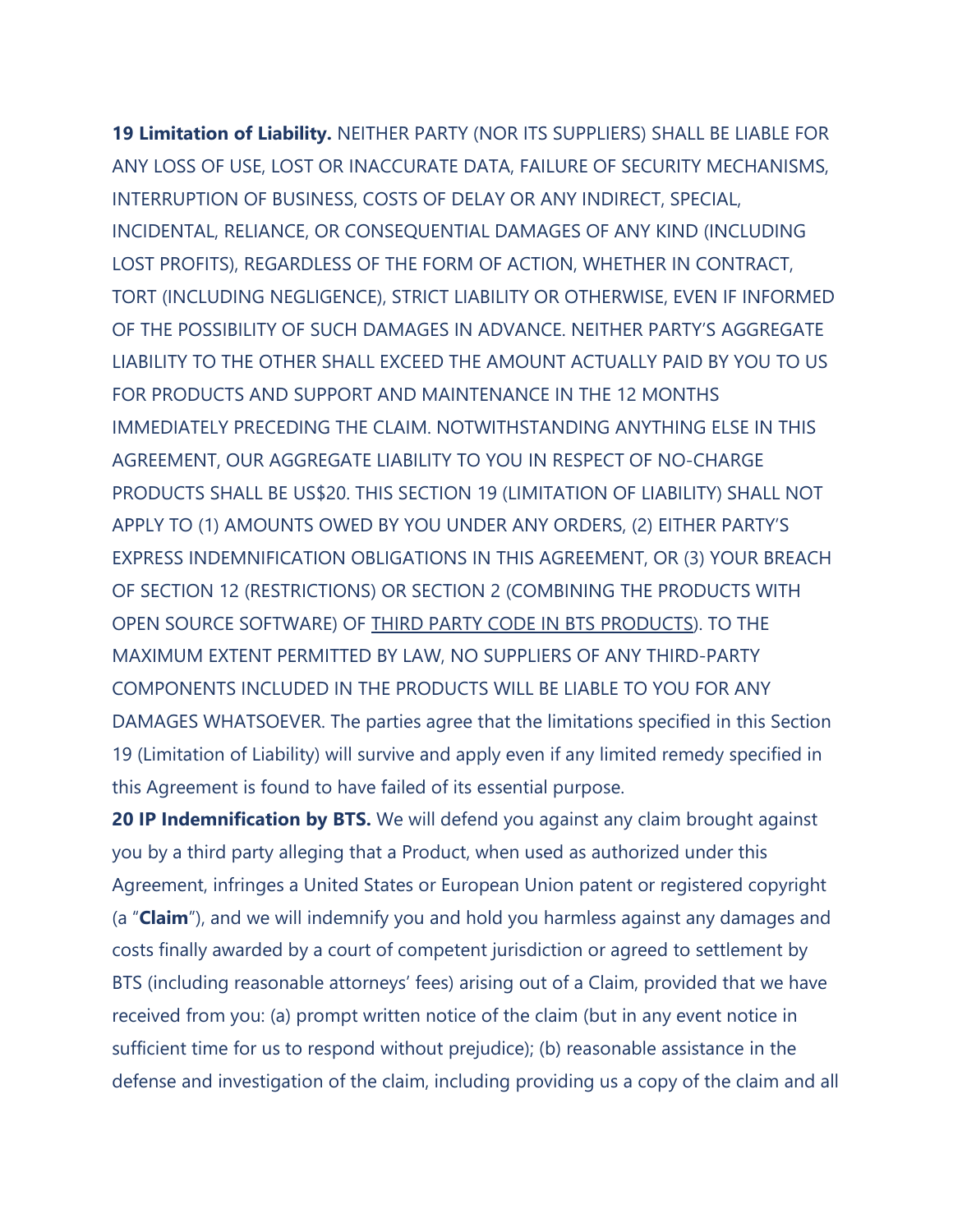relevant evidence in your possession, custody or control; and (c) the exclusive right to control and direct the investigation, defense, and settlement (if applicable) of the claim. If your use of a Product is (or in our opinion is likely to be) enjoined, if required by settlement, or if we determine such actions are reasonably necessary to avoid material liability, we may, at our option and in our discretion: (i) procure a license for your continued use of the Product in accordance with this Agreement; (ii) substitute a substantially functionally similar Product; or (iii) terminate your right to continue using the Product and refund, in the case of Software, the license fee paid by you as reduced to reflect a three year straight-line depreciation from the license purchase date, and in the case of a Hosted Service, any prepaid amounts for the terminated portion of the Subscription Term. BTS's indemnification obligations above do not apply: (1) if the total aggregate fees received by BTS with respect to your license to Software or subscription to Hosted Services in the 12 month period immediately preceding the claim is less than US\$50,000; (2) if the Product is modified by any party other than BTS, but solely to the extent the alleged infringement is caused by such modification; (3) if the Product is used in combination with any non-BTS product, software or equipment, but solely to the extent the alleged infringement is caused by such combination; (4) to unauthorized use of Products; (5) to any Claim arising as a result of (y) Your Data (or circumstances covered by your indemnification obligations in Section 7.7.3 (Indemnity for Your Data)) or (z) any third-party deliverables or components contained with the Products; (6) to any unsupported release of the Software; or (7) if you settle or make any admissions with respect to a claim without BTS's prior written consent. THIS SECTION 20 (IP INDEMNIFICATION BY BTS) STATES OUR SOLE LIABILITY AND YOUR EXCLUSIVE REMEDY FOR ANY INFRINGEMENT OF INTELLECTUAL PROPERTY RIGHTS IN CONNECTION WITH ANY PRODUCT OR OTHER ITEMS PROVIDED BY BTS UNDER THIS AGREEMENT.

**21 Third Party Vendor Products.** BTS or third parties may from time to time make available to you (e.g., through the www.btsvalidation.com) third-party products or services, including but not limited to add-ons and plugins as well as implementation, customization, training, and other consulting services. If you procure any of these third-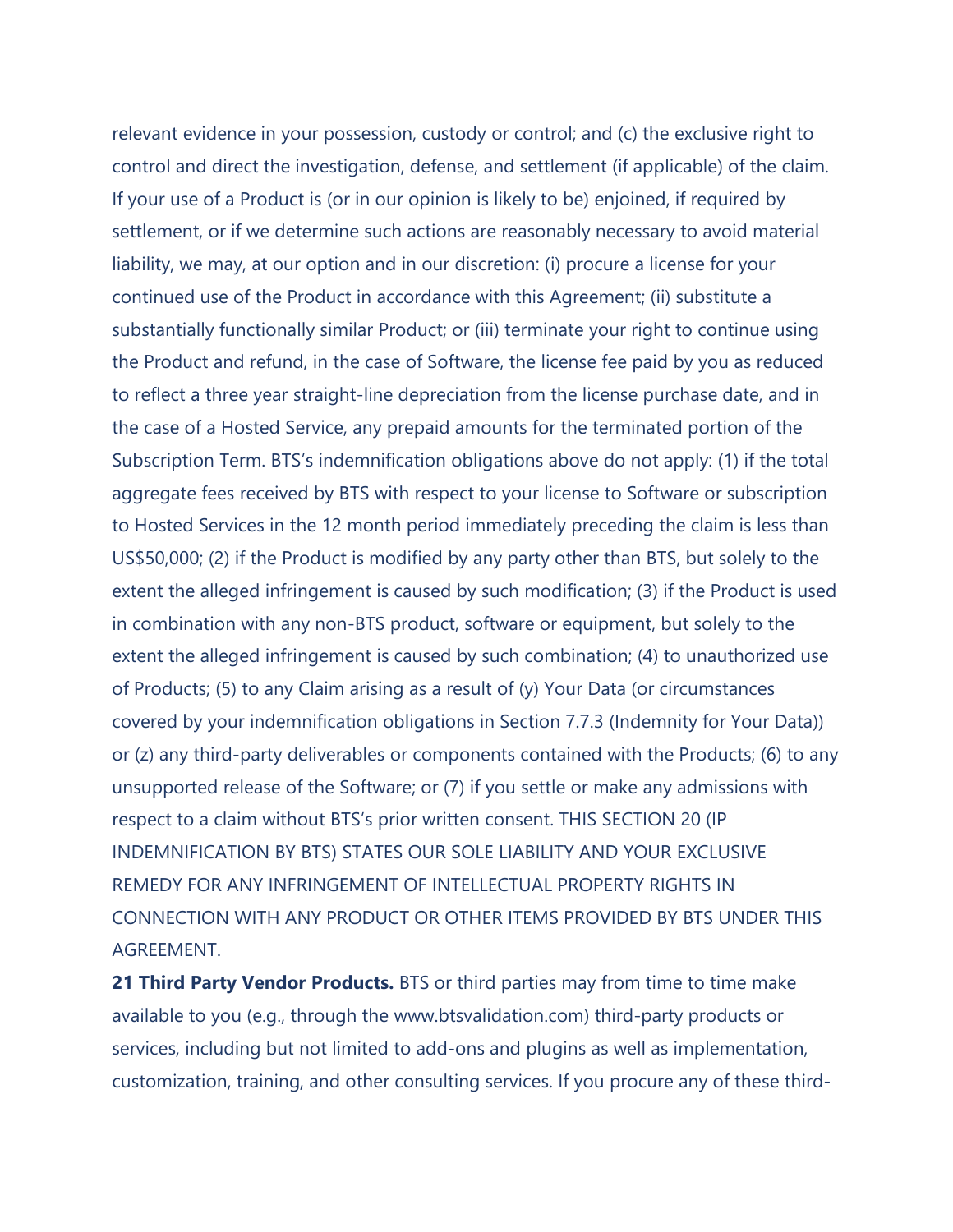party products or services, you do so under a separate agreement (and exchange of data) solely between you and the third-party vendor. BTS does not warrant or support non-BTS products or services, whether or not they are designated by BTS as "verified" or otherwise and disclaims all liability for such products or services. If you install or enable any third-party products or services for use with BTS products, you acknowledge that BTS may allow the vendors of those products and services to access Your Data as required for the interoperation and support of such add-ons with the BTS products. BTS shall not be responsible for any disclosure, modification or deletion of Your Data resulting from any such access by third party add-on vendors.

**22 Publicity Rights.** We may identify you as an BTS customer in our promotional materials. You may request that we stop doing so by submitting an email to [help@btsvalidation.com](mailto:help@btsvalidation.com) at any time. Please note that it may take us up to 30 days to process your request.

**23 Improving Our Products.** We are always striving to improve our Products. In order to do so, we need to measure, analyze, and aggregate how users interact with our Products, such as usage patterns and characteristics of our user base. We collect and use analytics data regarding the use of our Products as described in our [Privacy](https://www.buschtechsolutions.com/legal-notices/bts-privacy-policy/) Policy.

#### **24 Dispute Resolution**

**24.1 Dispute Resolution; Arbitration.** In the event of any controversy or claim arising out of or relating to this Agreement, the parties hereto shall consult and negotiate with each other and, recognizing their mutual interests, attempt to reach a solution satisfactory to both parties. If the parties do not reach settlement within a period of 60 days, any unresolved controversy or claim arising out of or relating to this Agreement shall proceed to binding arbitration under the Rules of Arbitration of the International Chamber of Commerce. The parties shall seek to mutually appoint an arbitrator. If the parties cannot agree on a single arbitrator, then there shall be three (3) arbitrators: one selected by each party, and a third selected by the first two. Arbitration will take place in one of the following cities as mutually agreed between the parties: Los Angeles, CA (USA), Nashville, TN (USA) or Salt Lake City, UT (USA). If the parties are unable to agree to one of these cities, then the arbitration shall proceed in Salt Lake City, UT. All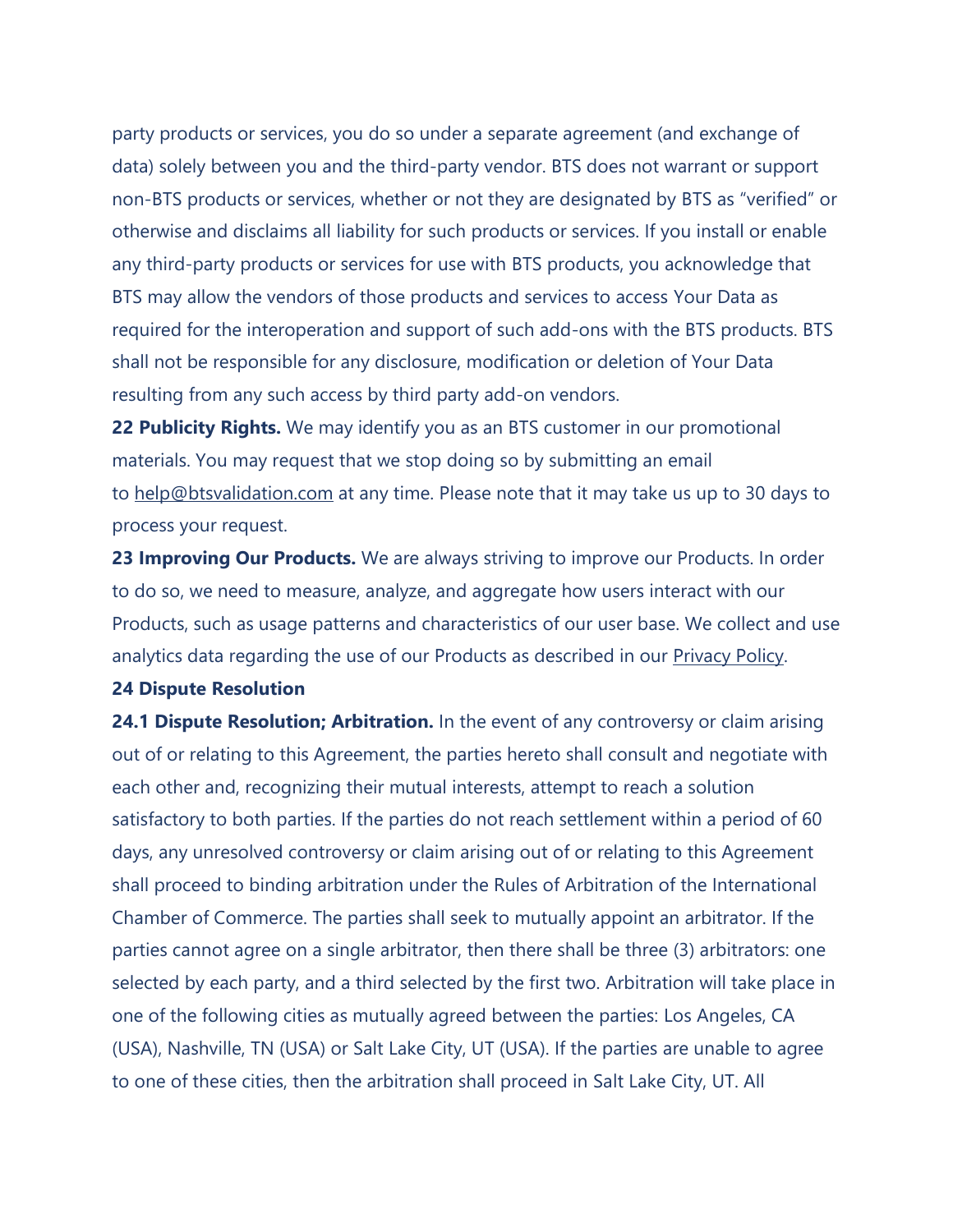negotiations and arbitration proceedings pursuant to this Section will be confidential and treated as compromise and settlement negotiations for purposes of all similar rules and codes of evidence of applicable legislation and jurisdictions. The language of the arbitration shall be English.

**24.2 Governing Law; Jurisdiction.** This Agreement will be governed by and construed in accordance with the applicable laws of the State of Utah, USA, without giving effect to the principles of that State relating to conflicts of laws. Each party irrevocably agrees that any legal action, suit or proceeding that is not otherwise subject to the arbitration provisions of Section 24.1 (Dispute Resolution; Arbitration) must be brought solely and exclusively in, and will be subject to the service of process and other applicable procedural rules of, the State or Federal court in Salt Lake City, Utah, USA, and each party irrevocably submits to the sole and exclusive personal jurisdiction of the courts in Salt Lake City, Utah, USA, generally and unconditionally, with respect to any action, suit or proceeding brought by it or against it by the other party. Notwithstanding the foregoing, BTS may bring a claim for equitable relief in any court with proper jurisdiction.

**24.3 Injunctive Relief; Enforcement.** Notwithstanding the provisions of Section 24.1 (Dispute Resolution; Arbitration), nothing in this Agreement shall prevent either party from seeking injunctive relief with respect to a violation of intellectual property rights, confidentiality obligations or enforcement or recognition of any award or order in any appropriate jurisdiction.

**24.4 Exclusion of UN Convention and UCITA.** The terms of the United Nations Convention on Contracts for the Sale of Goods do not apply to this Agreement. The Uniform Computer Information Transactions Act (UCITA) shall not apply to this Agreement regardless of when or where adopted.

**25 Export Restrictions.** The Products are subject to export restrictions by the United States government and import restrictions by certain foreign governments, and you agree to comply with all applicable export and import laws and regulations in your use of the Products. You shall not (and shall not allow any third-party to) remove or export from the United States or allow the export or re-export of any part of the Products or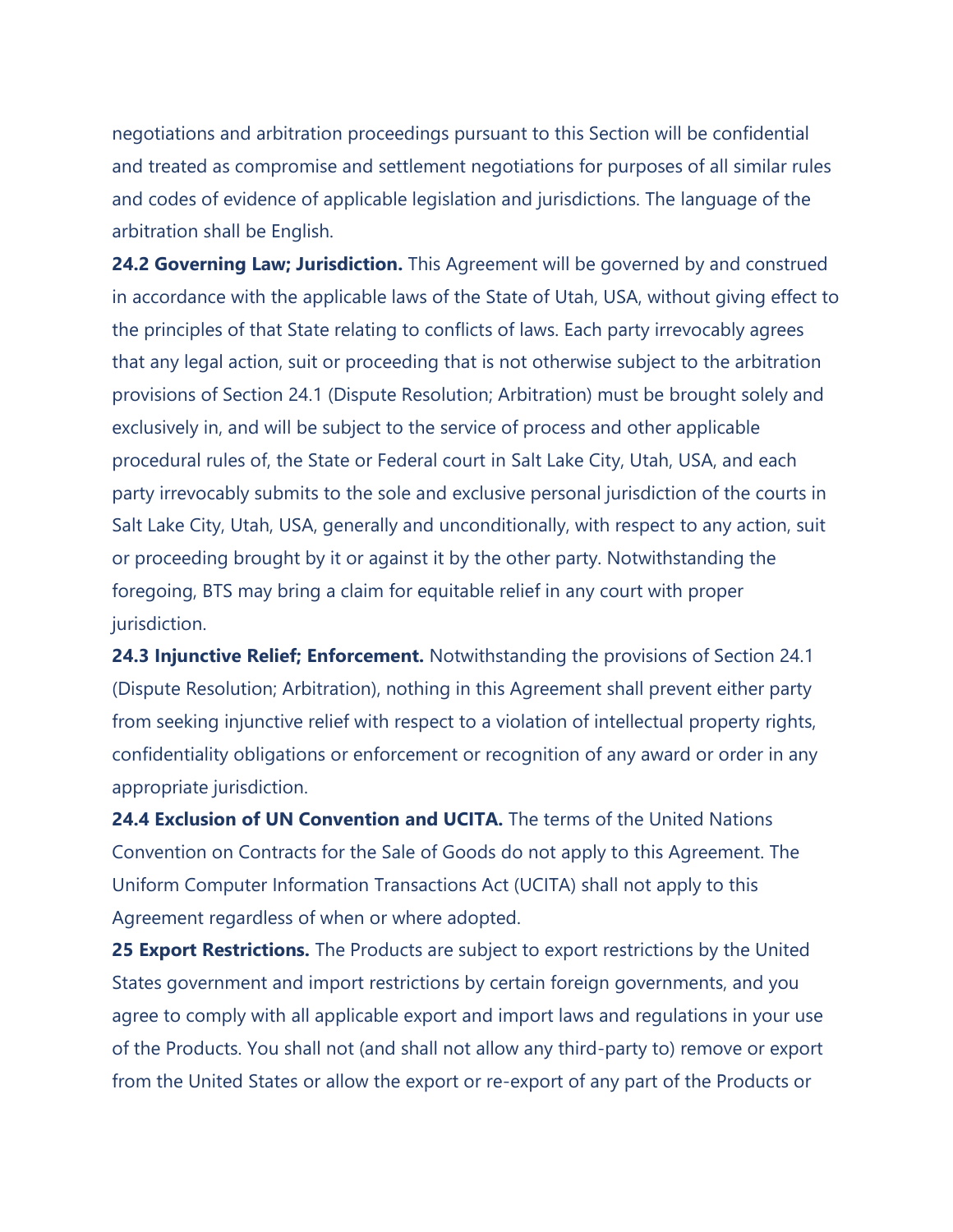any direct product thereof: (a) into (or to a national or resident of) any embargoed or terrorist-supporting country; (b) to anyone on the U.S. Commerce Department's Table of Denial Orders or U.S. Treasury Department's list of Specially Designated Nationals; (c) to any country to which such export or re-export is restricted or prohibited, or as to which the United States government or any agency thereof requires an export license or other governmental approval at the time of export or re-export without first obtaining such license or approval; or (d) otherwise in violation of any export or import restrictions, laws or regulations of any United States or foreign agency or authority. You represent and warrant that (i) you are not located in, under the control of, or a national or resident of any such prohibited country or on any such prohibited party list and (ii) that none of Your Data is controlled under the US International Traffic in Arms Regulations. The Products are restricted from being used for the design or development of nuclear, chemical, or biological weapons or missile technology without the prior permission of the United States government.

**26 Changes to this Agreement.** We may update or modify this Agreement from time to time, including any referenced policies and other documents. If a revision meaningfully reduces your rights, we will use reasonable efforts to notify you (by, for example, sending an email to the billing or technical contact you designate in the applicable Order, posting on our blog, through your BTS account, or in the Product itself). If we modify the Agreement during your License Term or Subscription Term, the modified version will be effective upon your next renewal of a License Term, Support and Maintenance term, or Subscription Term, as applicable. In this case, if you object to the updated Agreement, as your exclusive remedy, you may choose not to renew, including cancelling any terms set to auto-renew. With respect to No-Charge Products, accepting the updated Agreement is required for you to continue using the No-Charge Products. You may be required to click through the updated Agreement to show your acceptance. If you do not agree to the updated Agreement after it becomes effective, you will no longer have a right to use No-Charge Products. For the avoidance of doubt, any Order is subject to the version of the Agreement in effect at the time of the Order.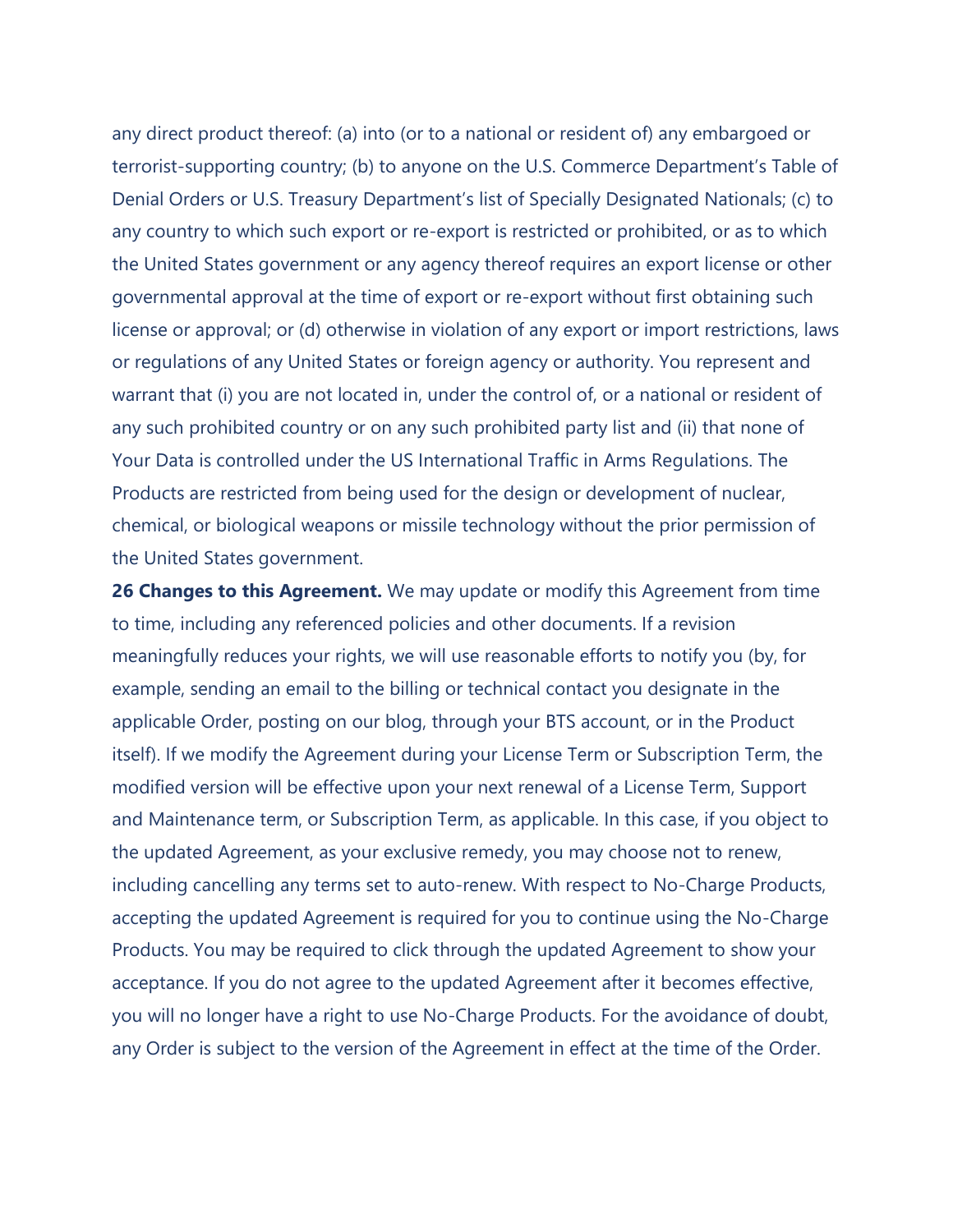**27 General Provisions.** Any notice under this Agreement must be given in writing. We may provide notice to you via email or through your account. Our notices to you will be deemed given upon the first business day after we send it. You may provide notice to us by post to Busch Technology Solutions, LLC, c/o BTS, 3115 E Lion Lane, Unit 160, Salt Lake City, UT, 84121. Attn: General Counsel. Your notices to us will be deemed given upon our receipt. Neither party shall be liable to the other for any delay or failure to perform any obligation under this Agreement (except for a failure to pay fees) if the delay or failure is due to unforeseen events which are beyond the reasonable control of such party, such as a strike, blockade, war, act of terrorism, riot, natural disaster, failure or diminishment of power or telecommunications or data networks or services, or refusal of a license by a government agency. You may not assign this Agreement without our prior written consent. We will not unreasonably withhold our consent if the assignee agrees to be bound by the terms and conditions of this Agreement. We may assign our rights and obligations under this Agreement (in whole or in part) without your consent. The Products are commercial computer software. If you are an agency, department, or other entity of the United States Government, the use, duplication, reproduction, release, modification, disclosure, or transfer of the Products, or any related documentation of any kind, including technical data and manuals, is restricted by the terms of this Agreement in accordance with Federal Acquisition Regulation 12.212 for civilian purposes and Defense Federal Acquisition Regulation Supplement 227.7202 for military purposes. The Products were developed fully at private expense. All other use is prohibited. This Agreement is the entire agreement between you and BTS relating to the Products and supersedes all prior or contemporaneous oral or written communications, proposals, and representations with respect to the Products or any other subject matter covered by this Agreement. If any provision of this Agreement is held to be void, invalid, unenforceable, or illegal, the other provisions shall continue in full force and effect. This Agreement may not be modified or amended by you without our written agreement (which may be withheld in our complete discretion without any requirement to provide any explanation). As used herein, "including" (and its variants) means "including without limitation" (and its variants). No failure or delay by the injured party to this Agreement in